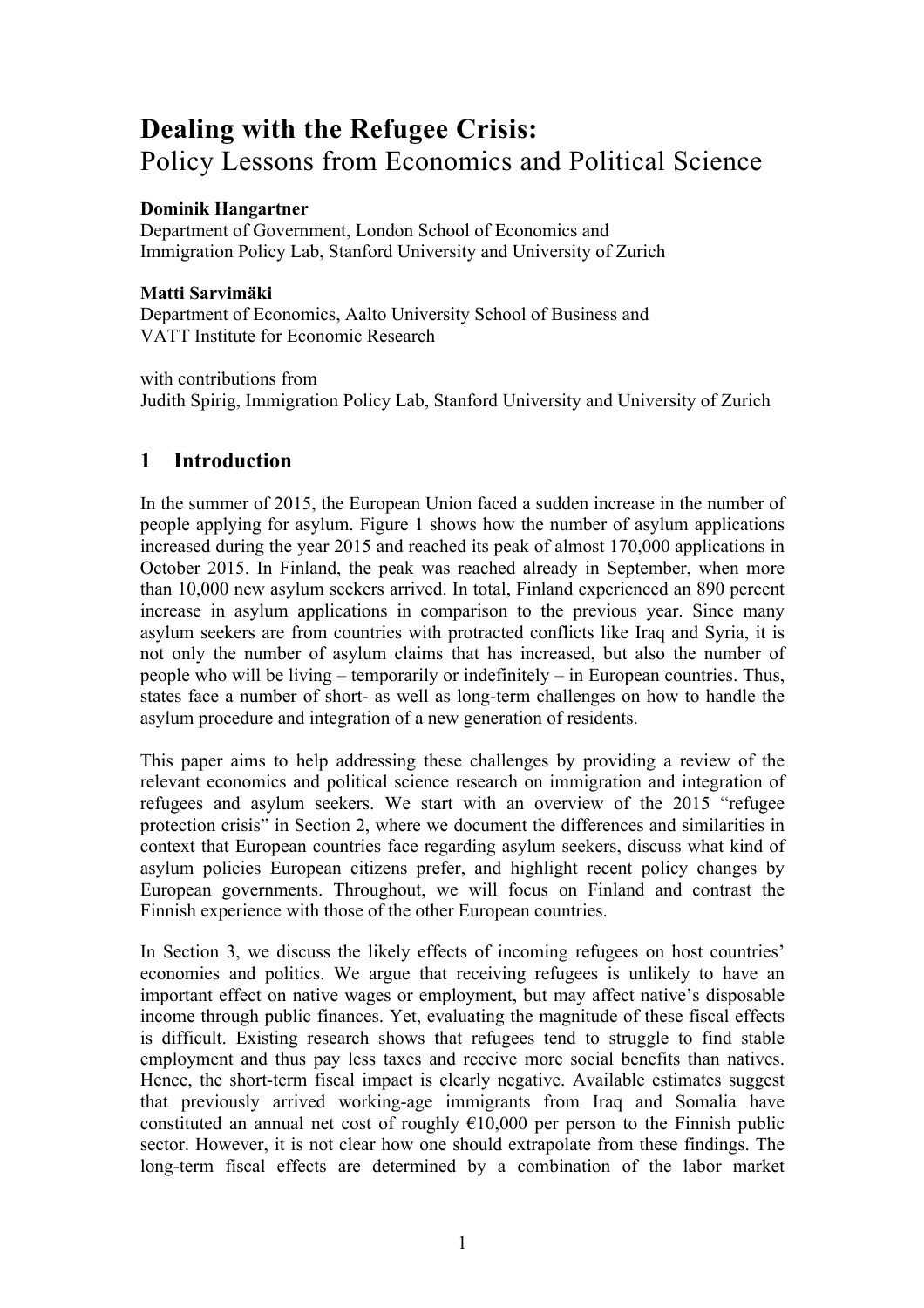integration of the refugees and their children *and* the way the host countries arrange their social transfers, public services and taxes. These factors are hard to predict and, of course, profoundly affected by the policy decisions made now and in the future.



Figure 1: Monthly asylum applications to Finland (left axis) and to the EU as a whole (right axis) between January 2015 and June 2016. Data source: Eurostat.

Even if the fiscal effects would be significant, we argue that the potential for truly transformative effects of the refugee crisis lies in its possible impact on the broader political process. We do not have to look far for anecdotes supporting this view. For example, fears about refugees loomed large in the debate preceding the vote for Britain's exit from the EU despite the UK receiving relatively few asylum seekers in  $2015<sup>1</sup>$  While it is hard to predict the economic impact of the UK leaving the EU, these effects are likely to be orders of magnitudes larger than any conceivable labor market or fiscal effect of receiving even a large number of refugees.

Anecdotes may be suggestive, but they are poor substitutes for empirical evidence. Thus, we present a careful review of research examining the impact of refugees, and overall immigration, on political outcomes. Much of this research suggests that immigration increases the vote share of populist, anti-immigration parties. However, analyzing recent work comparatively emphasizes the importance of the context within which immigration takes place. We discuss how these results provide hints as to which contextual factors might prove crucial for reducing anti-immigrant sentiment and fostering inclusive communities. Taking into consideration the different context, the existing evidence suggests that relevant factors moderating the effect of

 <sup>1</sup> See, for example, one UKIP's Brexit campaign posters: https://www.theguardian.com/politics/2016/jun/16/nigel-faragedefends-ukip-breaking-point-poster-queue-of-migrants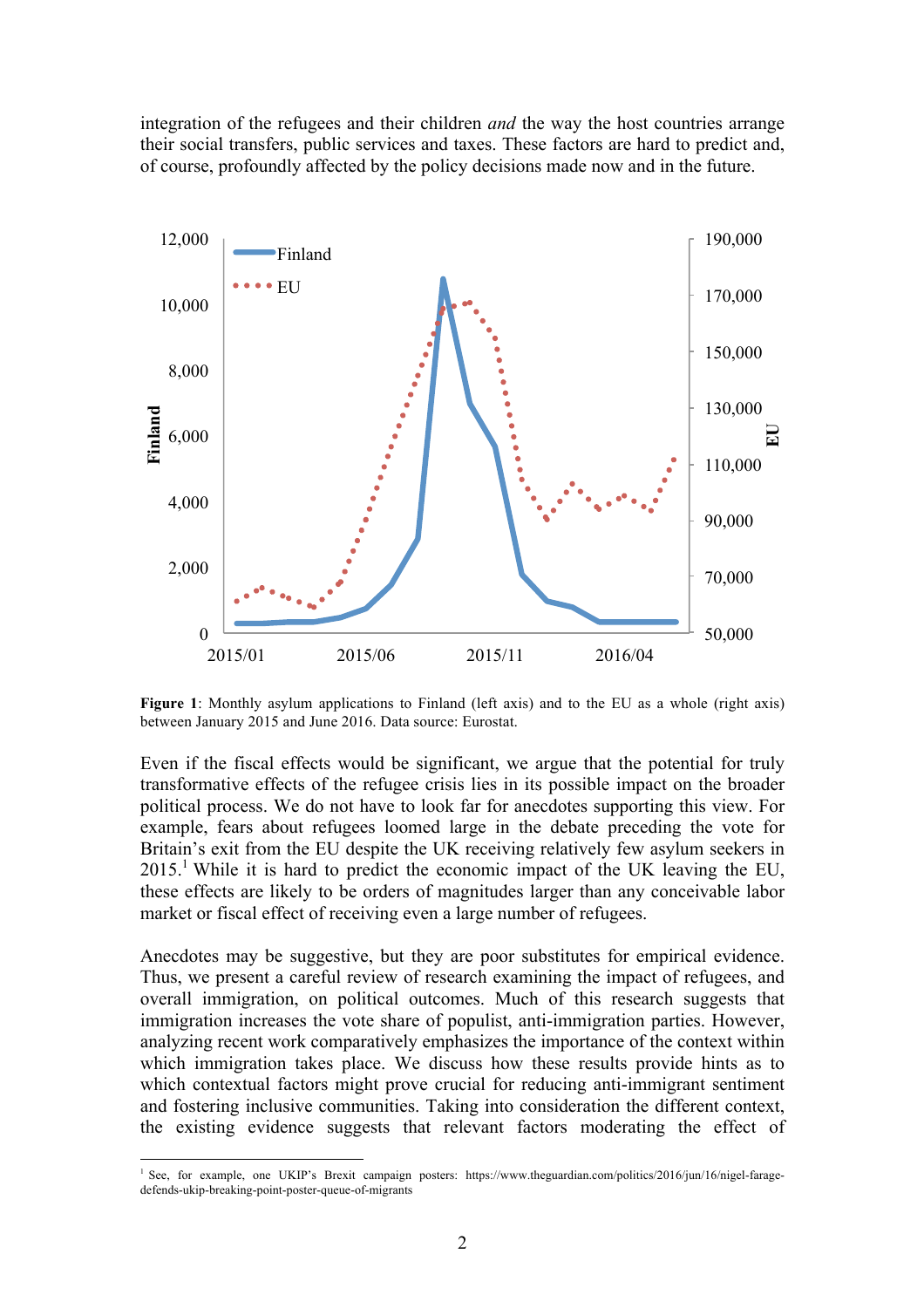immigration are, among others, the prevalent narrative about immigration, the political and economic characteristics of the places where asylum seekers are accommodated, and the integration procedure. Accordingly, we suggest that a few concrete measures could help tackling the potential for anti-immigrant backlash: providing timely information to locals, facilitating repeated interaction between locals and future residents and ensuring that the allocation of asylum seekers is perceived as 'fair' and takes into account the heterogeneity in the responses of the local population.

Furthermore, the fiscal, and perhaps also the political, impacts of immigration depend crucially on the extent to which immigrants manage to integrate into the host countries' labor markets. Thus a key question facing policy makers is how to design efficient integration policies. In Section 4, we address this question by reviewing impact evaluations of (broadly defined) integration policies. We focus on studies using a plausible research design and draw four lessons. First, interventions that have focused on improving the match quality between active labor market policy measures and the individual characteristics of each immigrant have had large effects. Second, long waiting periods, such as those arising from a lengthy asylum process, reduce later employment prospects. Third, uncertainty regarding the right to stay in the host country has a detrimental effect on labor market integration. Fourth, proficiency in local language is strongly associated with labor market success and there are good reasons to think that at least part of this association reflects a causal effect of language skills on labor market success.

In the final Section, we offer some concluding remarks.

# **2 Overview of the 2015 refugee crisis**

In this section, we present an overview of what is often referred to as the European "refugee (protection) crisis". We start by comparing Finland's current situation (between January 2015 and June 2016) to its own past immigration experience and to the flows of asylum seekers into other European countries in 2015. We then discuss recent research that has examined perceptions of European citizens on how asylum seekers should be allocated across Europe and who should be granted asylum. At the end of this section, we present an overview of the policy responses to the increased arrival rates of asylum seekers across Europe.

# **2.1 The 2015 refugee crisis in context**

In 2015, Finland received 32,476 asylum applications and roughly 10,000 of them are expected to be granted asylum. <sup>2</sup> Such high numbers had not been documented since the post-WWII period. As shown in Figure 2, the number of annual asylum applications had ranged between 1,500 and 6,000 in 1990–2014. During this quarter century, a total of 68,187 asylum applications were received and 21,801 individuals were granted asylum in Finland (the latter number includes quota refugees).

 <sup>2</sup> https://www.eduskunta.fi/FI/vaski/HallituksenEsitys/Sivut/HE\_169+2016.aspx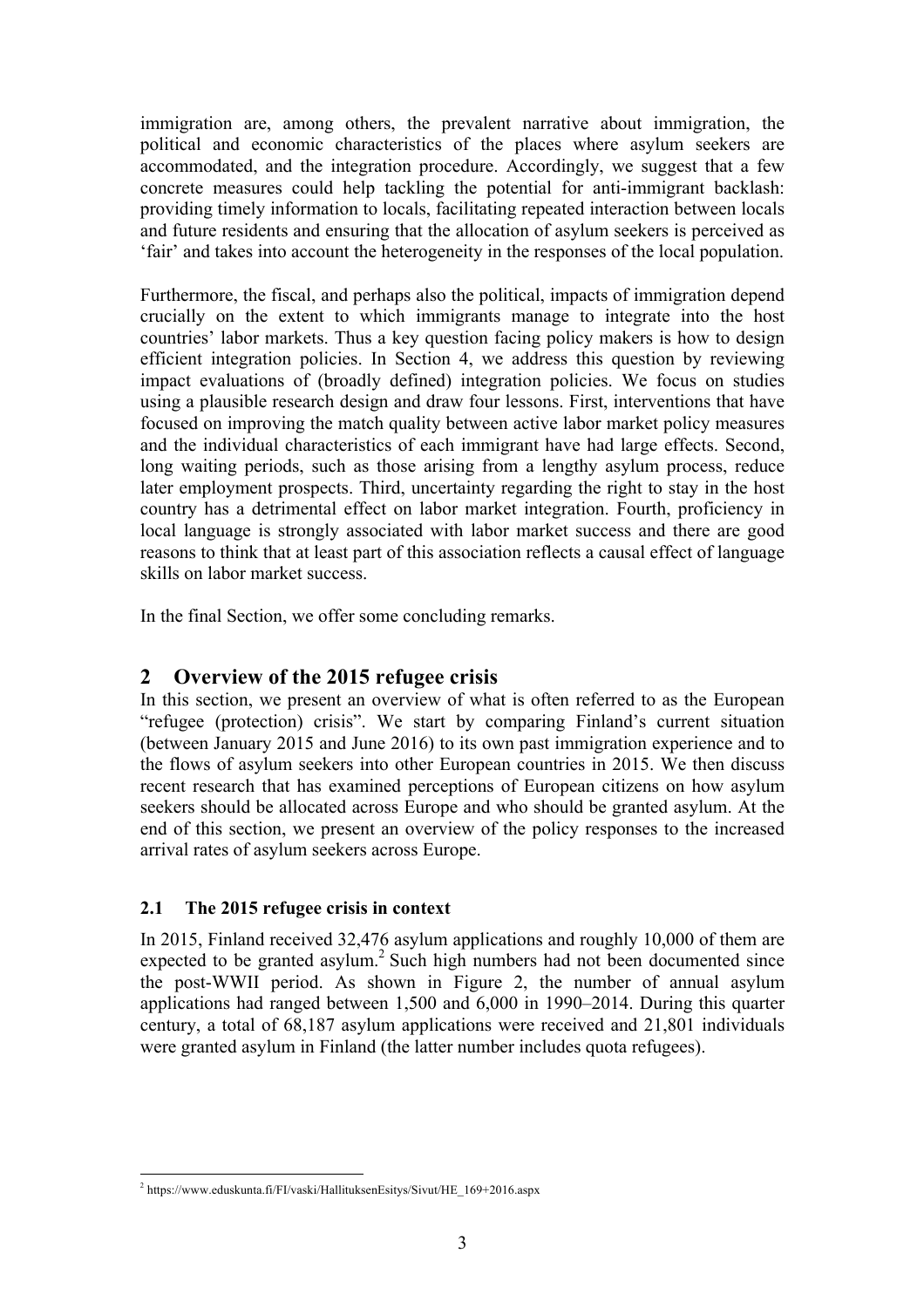

**Figure 2**: Asylum applications and positive decisions on international protection in Finland, 1990– 2015. Data source: Finnish Immigration Service.

While the relatively large number of asylum seekers in 2015 was certainly a dramatic change in comparison to the past decades, it was not unprecedented. In 1922, Finland hosted at least 20,000 refugees who had fled the Russian revolution (Martikainen, Saari and Korkeasaari 2013). During World War II, 430,000 persons were internally displaced from areas ceded to the Soviet Union and resettled to the remaining parts of the country. In addition, 63,000 Ingrian Finns were moved to Finland during the war, but then returned to the Soviet Union. In the early 1990s, they were granted a return migrant status and roughly 30,000 Ingrian Finns moved to Finland during the next two decades.

Another way to put the 2015 inflow of asylum seekers into context is to compare it to Finland's larger immigration experience. As shown in Figure 3, the total immigrant population grew almost nine-fold: from 37,000 in 1990 to 340,000 in 2015 (or from 0.8 to 6.2 percent of the Finnish population). In the 2010s, Finland's immigrant population has increased by roughly 20,000 individuals each year. Prior to the 2015 "refugee (protection) crisis", at most 15 percent of the immigrants living in Finland had arrived in need of international protection or as family members of those granted asylum. Assuming that 10,000 of the asylum applications filed in 2015 would be approved, the share of refugees of the total immigrant population would increase to at most 16–17 percent.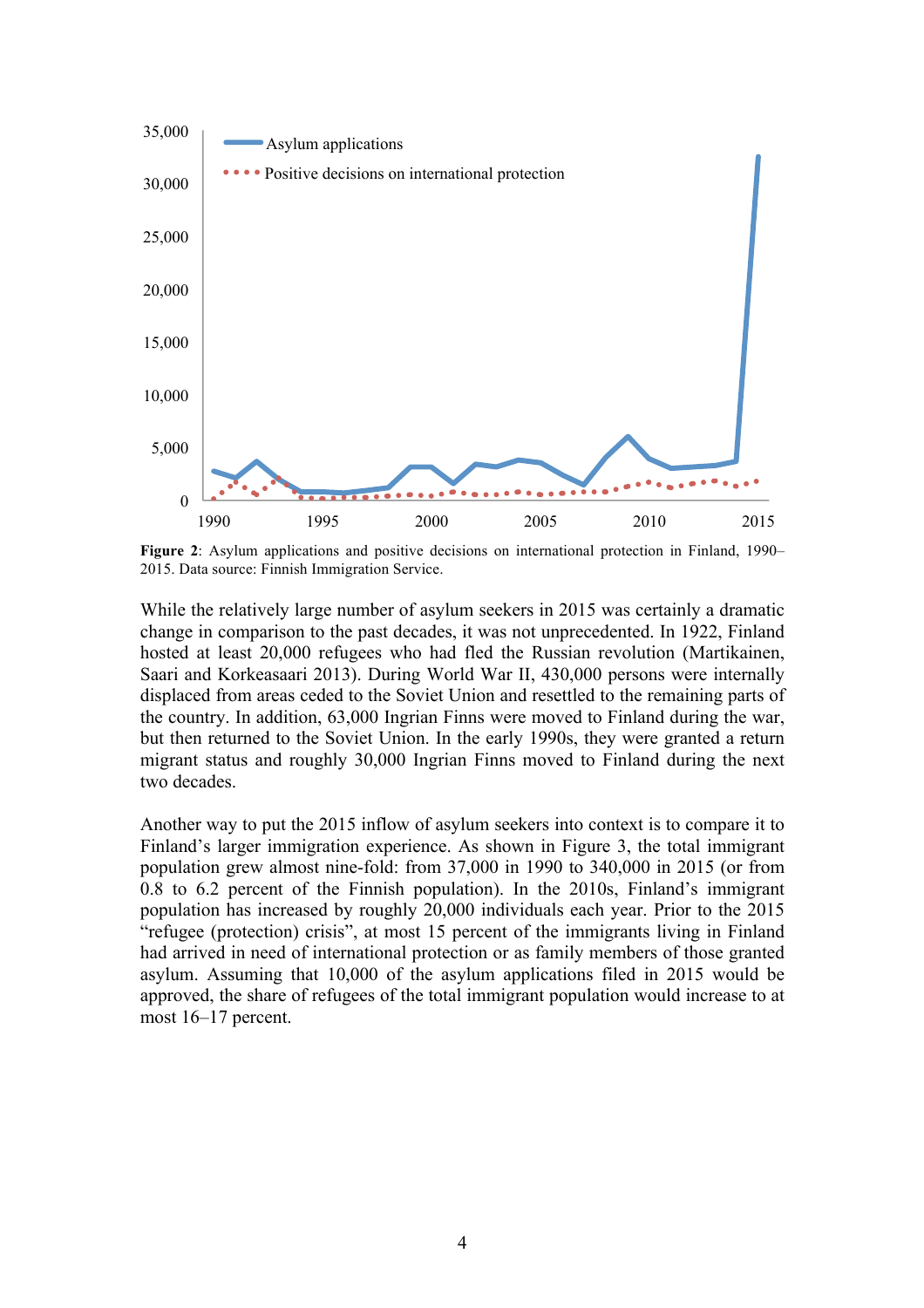

**Figure 3**: Immigrants in Finland, 1980–2015. The top solid line reports the number of foreign-born individuals living in Finland at the end of each year. The upper dashed line reports the number of individuals with foreign background as defined by Statistics Finland. The middle dashed line corresponds to the number of individuals whose registered mother language is not Finnish, Swedish or Saame. The lower dashed line is the number of foreign nationals. The bottom dotted line is the number of refugees and their family members. Data source: Statistics Finland.

The third context we provide is a comparison to other 'Dublin countries' in 2015– June 2016.<sup>3</sup> Figure 4 shows that there are stark differences in terms of the reception of asylum seekers. These differences pertain to the entire asylum system: the number of submitted asylum application, grant rates, the ethnic, religious, and national background of the asylum seekers, as well as the country's asylum and integration policies.4 In this context, Finland has received a relatively large proportion of the asylum applications. Based on countries' GDP (at market prices in mio. Euros), only Hungary, Bulgaria, Sweden, Austria, Malta, Germany and Cyprus have received more applications than Finland. This picture is similar in per capita terms: Only Hungary, Sweden, Austria and Germany have received more applications.

<sup>&</sup>lt;sup>3</sup> 'Dublin countries' are all EU Member States that apply the Dublin Regulation and its amendment, as well as the non-EU EFTA countries Norway, Iceland, Switzerland and Liechtenstein. Denmark has a separate but similar agreement with the EU.

<sup>4</sup> This report only discusses cross-country differences in terms of relative application numbers and asylum seekers' countries of origin. It should not go left unnoted, however, that considerable variation across Europe also exists with regard to reception conditions and asylum grant rates (see, for example, Mestheneos and Ioannidi, 2002; van der Klaaw, 2002; Vink and Meijerink, 2003; Neumayer, 2005; Angenendt, Engler, and Schneider, 2013).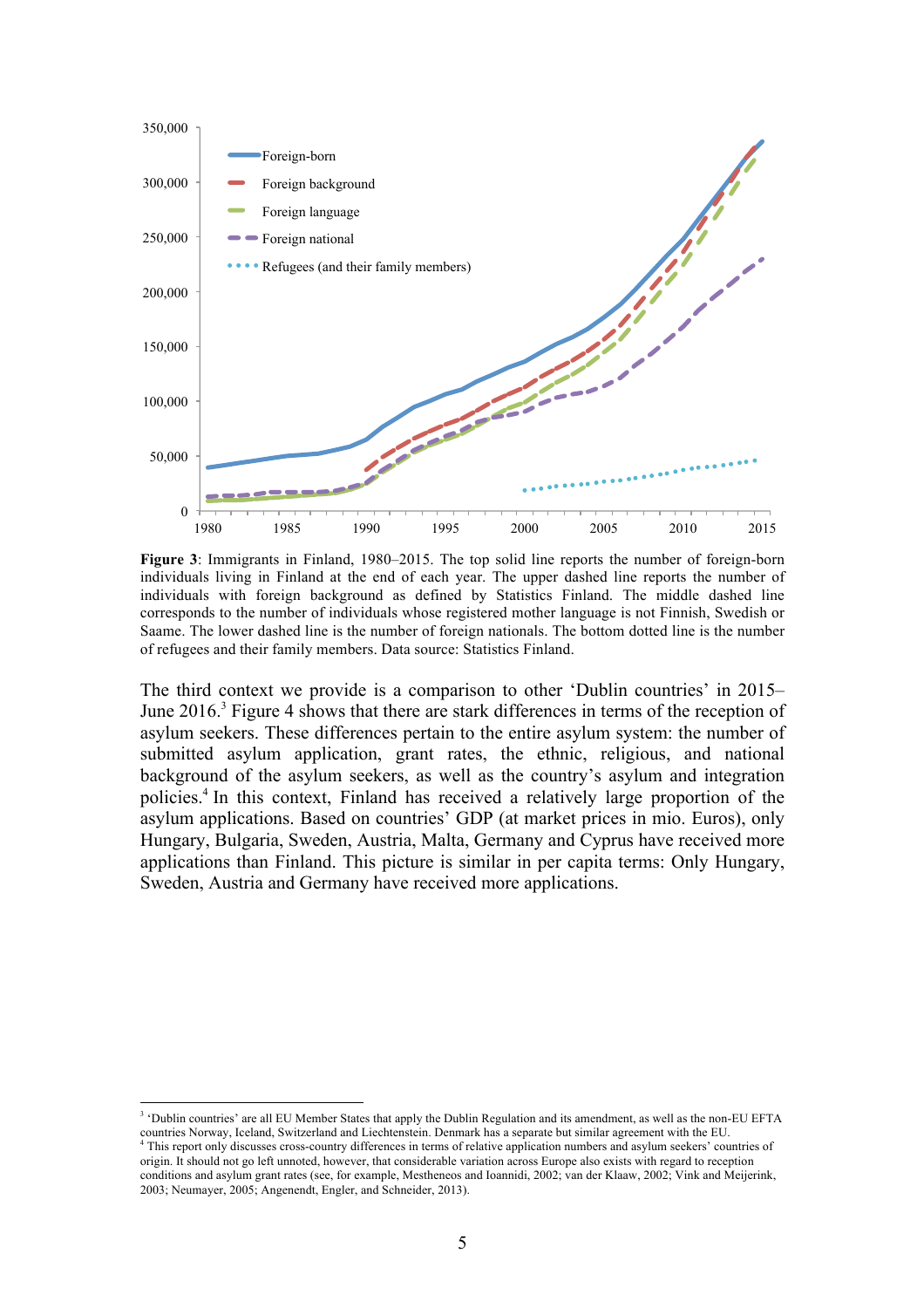

**Figure 4**: These graphs display the variation of first-time asylum applications received by European states, relative to GDP (left) and per capita (right).<sup>5</sup> Independent of the denominators used, countries such as Sweden, Germany, Austria, Hungary and Finland carry a relatively large responsibility. Data source: Eurostat.

Finally, Figure 5 presents an overview of the five most frequent nationalities among first-time asylum applicants in European countries.<sup>6</sup> In addition to the large variation in absolute and relative numbers discussed above, this figure illustrates stark differences in the composition of asylum seekers' countries of origin. Taking all EU28 states together, Syrian nationals represented by far the largest group (over 550,000 first-time asylum applications). The second and third most frequently immigrated asylum seekers are Afghan and Iraqi nationals (over 260,000 and 190,000 applications, respectively). However, there is large variation in the country of origin mix across EU28 countries. Among the Nordic countries, Syrians were, by far, the largest group in Sweden, Denmark and Norway, while Finland received most applications from Iraqis  $(\sim 21,000)$  applications), followed by Afghan, Somali and Syrian asylum seekers  $(\sim 5,700, \sim 2,200$  and  $\sim 1,100$  applications).

 $<sup>5</sup>$  Note that the categories are not equidistant, but are balanced based on how many observations they include.</sup>

<sup>&</sup>lt;sup>6</sup> Liechtenstein and Iceland were dropped from the analysis because of missing data.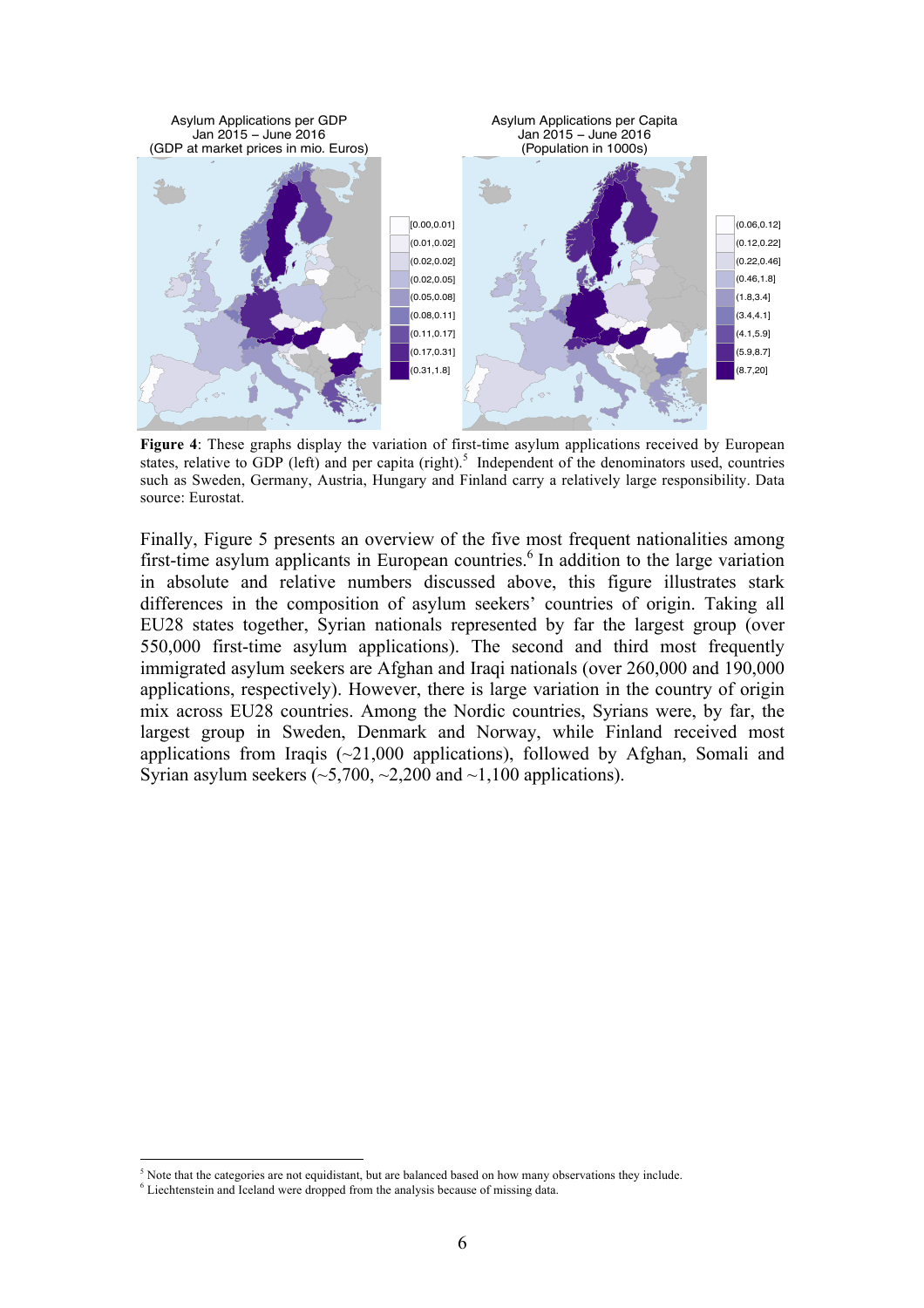

**Figure 5**: Five most frequent countries of origin of first time asylum applicants across Europe between January 2015 and June 2016. The *y*-axis indicates the number of applications registered in each country. Data source: Eurostat.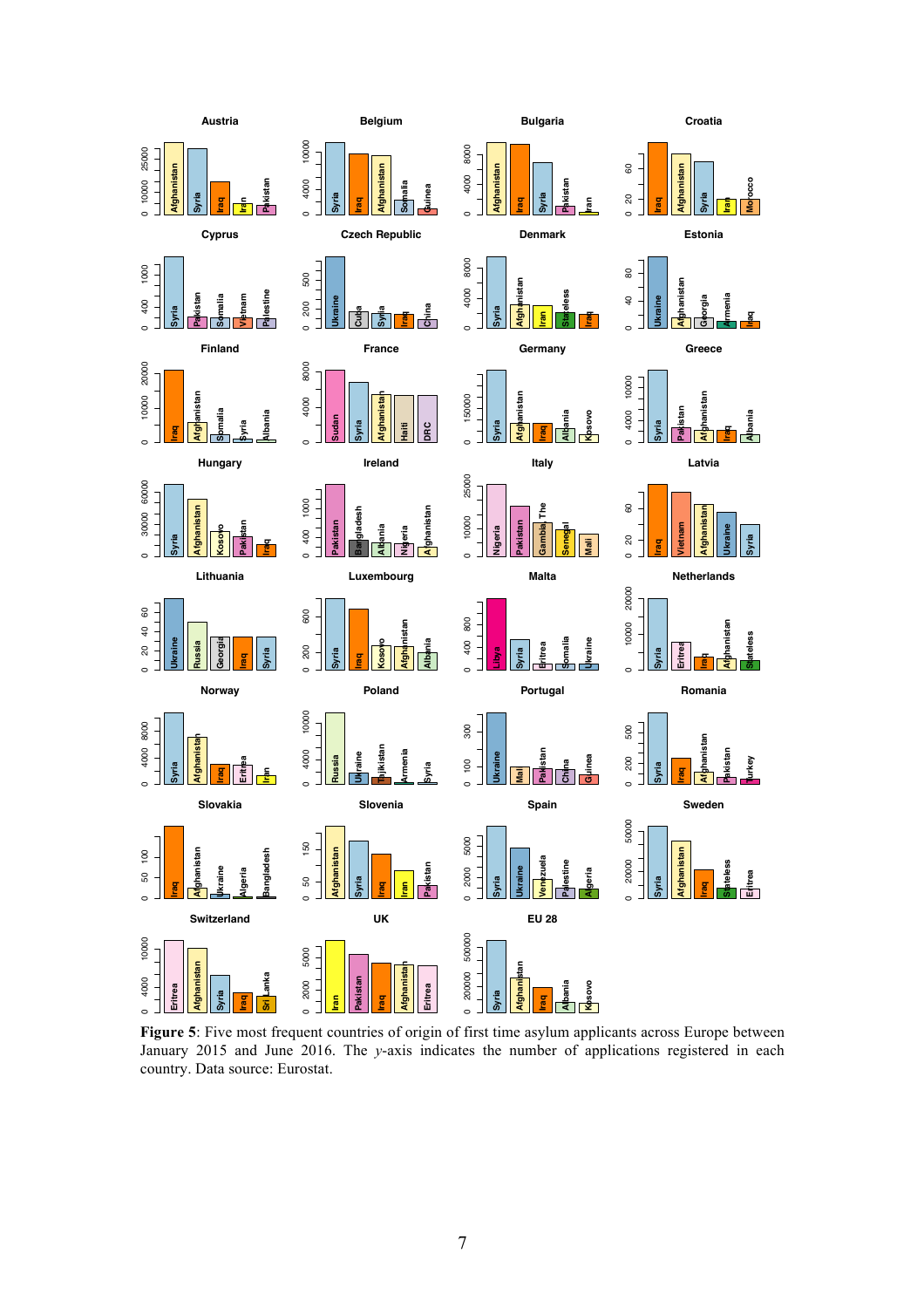## **2.2 What kind of asylum policy would Europeans prefer?**

The increase in asylum applications and the differences across European countries have not gone unnoted. Asylum law experts and policy-makers alike have repeatedly expressed concern about the unequal distribution of asylum seekers across Europe, the Dublin regulation, and how the EU is handling the increasing pressure at its borders (see, e.g., Thielemann 2010; Angenendt, Engler, and Schneider 2013; Malmström 2014). Furthermore, citizens across Europe share the impression that the Dublin system is unfair. Employing an online survey experiment involving 18,000 voters across fifteen European countries, Bansak, Hainmueller and Hangartner (2016b) find that only 18 percent of respondents support the current Dublin regulations, which state that asylum seekers usually have to submit their claim in the European country of first entry. Interestingly, the support is very low even in countries that benefit from the current status quo in the sense that they receive relatively few asylum claims. In stark contrast, 70 percent of respondents prefer proportional allocation of asylum seekers based on the country's capacity (a function of population size, GDP, unemployment rate, and number of past applications). When voters are randomly prompted with the actual numbers of asylum seekers their country would receive under each allocation, they are somewhat more likely to support the allocation that yields the lowest number of asylum seekers for their own country. However, even under this treatment condition, in all but three countries (Czech Republic, Poland, and the UK) a majority of voters prefers proportional allocation over the status quo. (Note that ten out of the fifteen countries would have to host more asylum seekers under proportional allocation.) These findings indicate that a majority of citizens is willing to provide refuge to additional asylum seekers as long as they know that the overall allocation across 'Dublin countries' is proportional to a country's capacity.

In a companion paper based on the same survey, Bansak, Hainmueller and Hangartner (2016a) employ a conjoint analysis asking the 18,000 respondents to evaluate fictitious profiles of asylum seekers that randomly varied along personal attributes. They find that asylum seekers who are highly skilled, contribute to the host country's economy, have more consistent asylum testimonies and severe vulnerabilities, and are Christian rather than Muslim receive the greatest public support. Bansak, Hainmueller and Hangartner (2016a) argue that these results point to tough challenges for policy makers who are struggling to meet their legal responsibilities to protect refugees in line with the 1951 Refugee Convention. The public's strong anti-Muslim bias and preference for highly skilled asylum seekers who can speak the language of the host country hinder the acceptance and integration of asylum seekers given that most currently originate from Muslim-majority countries and may lack the desired professional and language skills. At the same time, Bansak, Hainmueller and Hangartner (2016a) argue that the findings also point to opportunities for policy makers: the fact that citizens across Europe share common humanitarian concerns for refugees with consistent asylum claims suggests that large segments of the public have at least partially internalized the central pillars of international refugee law.

# **2.3 Policy responses**

European countries have adopted various changes in and amendments to asylum and integration policies in response to the rising number of asylum seekers since 2015. Initially, some responses made seeking asylum easier. Most notably, for a short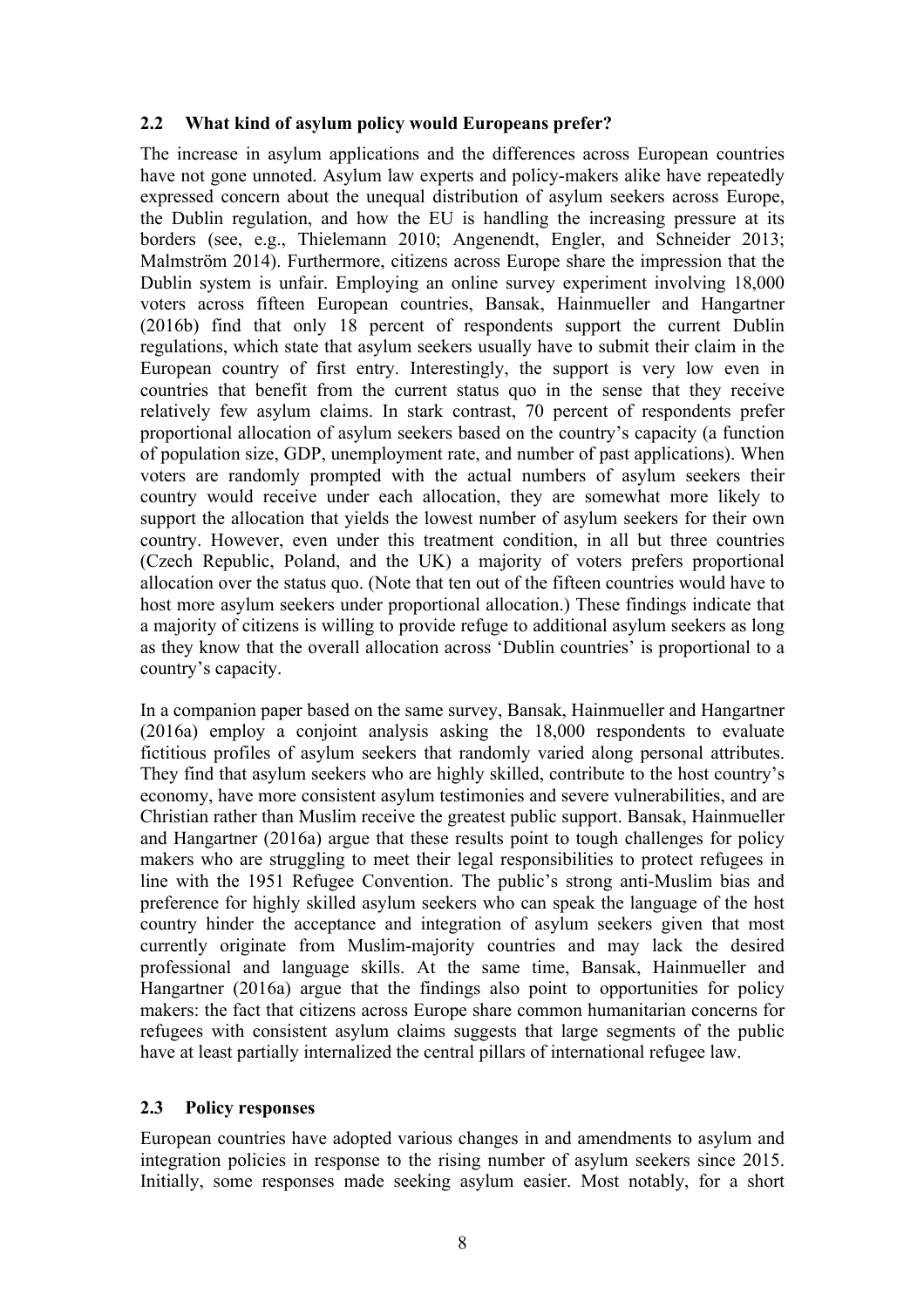period, Germany stopped sending Syrian refugees back to the country of first entry and started invoking the sovereignty clause of the Dublin regulation, i.e. to evaluate Syrian asylum seekers' claims in Germany.<sup>7</sup> In 2013, before the dramatic increase observed in 2015, Sweden had announced that it would grant permanent residency permits to all Syrians coming to Sweden. However, the more recent changes in asylum policies have been almost exclusively more restrictive and aimed to reduce the number of (staying) asylum seekers – including Germany retracting from the invocation of the sovereignty clause and Sweden no longer offering permanent residency permits upon arrival.<sup>8</sup> At the same time, many countries have introduced new integration policies focusing on asylum seekers with a high probability of staying or already accepted refugees with the main goal to facilitate their labor market integration.

Here we highlight some of the recent policy responses by European countries. Our list is by no means exhaustive,<sup>9</sup> but it does illustrate ongoing policy experimentation. Recent asylum policy changes include:

a. **Border control**: In May 2016, the Council of the European Union suggested that Greece improves its border control and expressed its consent with some member states' temporary re-introduction of internal border controls, arguing it "provide[s] an adequate response to the identified threat to the internal security and public policy in compliance with the Schengen Borders Code, and these measures are necessary and are considered proportionate." (see Council of the European Union 2016). These controls have been established in *Germany, Austria, Switzerland, Denmark, Sweden,* and *Norway* between May and June 2016. <sup>10</sup> *Austria* passed a law that allows for a declaration of a 'state of emergency over migration', giving the permission to stop asylum seekers at the border before being able to lodge an asylum claim on the basis that asylum seekers' claim could also be tried in the country they are trying to leave (see, EMN 2016). *Switzerland* and *Germany*, too, have (at least at times) dramatically increased presence of border guards controlling and barring potential asylum seekers from entering. <sup>11</sup> *Norway* has adopted amendments that will allow them to "refuse entry to asylum seekers at the borders with other Nordic countries"12 and *Austria* has built a fence on its border with Slovenia $13$ 

In March 2016, *Finland* and Russia have agreed on temporary border restrictions at two popular border-crossing points. Due to an increase of asylum seekers who have entered Finland from Russia, the Lapland entry points are only open for Russian, Finnish and Belarusian citizens and family members.<sup>14</sup>

 <sup>7</sup> https://www.proasyl.de/news/fataler-rueckschritt-wiedereinfuehrung-von-dublin-verfahren-fuer-syrische-fluechtlinge/

<sup>8</sup> http://www.government.se/articles/2015/11/government-proposes-measures-to-create-respite-for-swedish-refugee-reception/  $9$  For further information, see the quarterly EMN Bulletins (http://emn.ie/index.jsp?p=210&n=207), produced by the European Migration Network, which provide regular up-to-date information on EU-wide as well as national-level changes in asylum policy.

<sup>10</sup> See, for example, http://ec.europa.eu/dgs/home-affairs/what-we-do/policies/borders-and-visas/schengen/reintroduction-bordercontrol/index\_en.htm

<sup>11</sup> http://www.swissinfo.ch/eng/politics/what-to-do-\_politicians-disagree-over-border-migrant-measures/42387820

<sup>&</sup>lt;sup>12</sup> https://www.regjeringen.no/en/aktuelt/nodvendige-innstramninger/id2505028/

<sup>&</sup>lt;sup>13</sup> http://www.dw.com/en/austria-begins-erecting-fence-on-border-with-slovenia/a-18900764

<sup>&</sup>lt;sup>14</sup> http://www.reuters.com/article/us-europe-migrants-finland-russia-idUSKCN0WO32P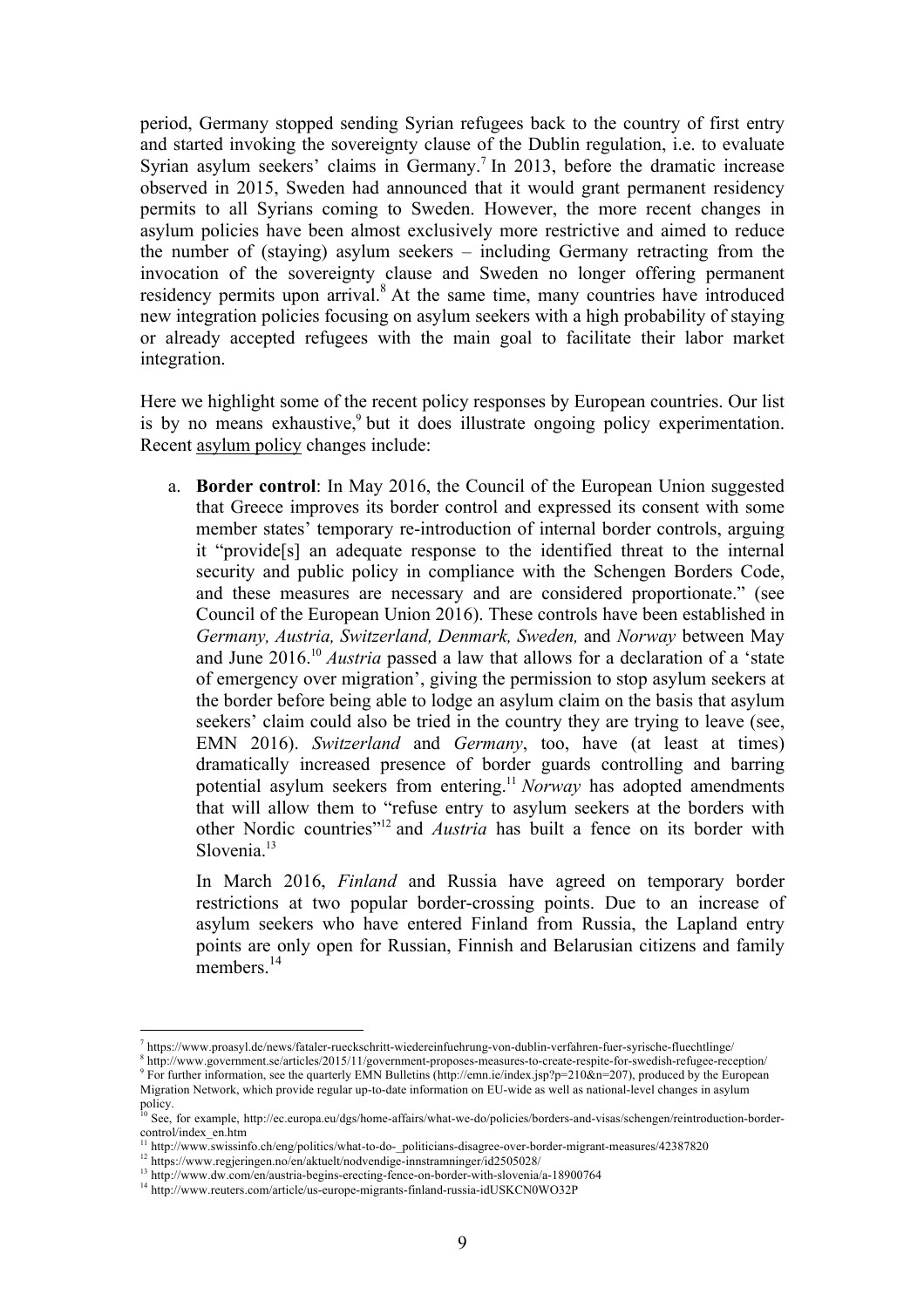b. **Tightening the rules for granting residence permits and extensions of safe country lists**: *Germany* plans to add Morocco, Algeria and Tunisia to the list of 'safe countries of origin' *<sup>15</sup>* , <sup>16</sup> and has added Kosovo, Albania and Montenegro in  $2015$ .<sup>17</sup> Since June 1<sup>st</sup>, 2016 a smaller share of asylum seekers will be granted residence permits in *Sweden*. <sup>18</sup> *Belgium* does no longer give out unlimited stay permits, but only temporary permits<sup>19</sup> and has established a list of safe countries of origin in a Royal Decree in August 2016. The list includes Kosovo, Albania, Montenegro, Serbia, Bosnia and Herzegovina, Macedonia, India and Georgia. <sup>20</sup> The *Netherlands* have added Tunisia, Algeria, Georgia and Ukraine to their safe country of origin list in October  $2016<sup>21</sup>$  Earlier the same year, Ghana, India, Jamaica, Morocco, Mongolia and Senegal had already been added to the list.<sup>22</sup> *Norway* introduces new requirements that have to be met in order to receive permanent residence.<sup>23</sup>

*Finland* reviewed the security assessment of Afghanistan, Iraq and Somalia. In a press release published on 17 May  $2016$ ,  $24$  the Immigration Service announced that "[i]n the past few months, the security situation has gradually improved in all three countries, although it may have got worse at times for certain specific areas locally. Due to the improved security situation, it will be more difficult for applicants from these countries to be granted a residence permit on the basis of subsidiary protection." At the same time, Finland repealed one type of residence permit, "humanitarian protection", which could earlier be granted to applicants who did not meet the requirements for refugee status or subsidiary protection, but could not return to her home country because of a bad security situation or an environmental catastrophe.

c. **Raising the bar for family reunification**: *Sweden* abolished exceptions to the maintenance requirement for family reunification (see Swedish Government, 2015). Many other countries have become more restrictive about family reunification, too: *Denmark,* <sup>25</sup> *Belgium* <sup>26</sup> (extended the delay for family reunification), *Germany*<sup>27</sup> (family reunification scheme for asylum seekers with subsidiary protection only after two years), *Norway*<sup>28</sup> (for people with subsidiary protection).

 <sup>15</sup> https://www.bundesregierung.de/Content/EN/Artikel/2016/05\_en/2016-05-13-sichere-herkunftsstaaten\_en.html

<sup>&</sup>lt;sup>16</sup> So far, these lists have been established on a national level. Whereas some countries have rather elaborated lists, others do not have such lists (e.g. Italy). A EU-wide safe country of origin list is currently under way and should replace national lists in three years. For an overview, see http://www.europarl.europa.eu/EPRS/EPRS-Briefing-569008-Safe-countries-of-origin-FINAL.pdf and http://www.europarl.europa.eu/news/en/news-room/20160707IPR36205/asylum-eu-list-of-safe-countries-of-origin-toreplace-national-lists-in-3-years

 $17$  In 2014, it had already added Serbia, Bosnia-Herzegovina and Macedonia. See,

http://www.asylumineurope.org/reports/country/Germany/asylum-procedure/safe-country-concepts 18 http://www.migrationsverket.se/English/About-the-Migration-Agency/New-laws-in-2016.html

<sup>&</sup>lt;sup>19</sup> http://www.cgra.be/en/news/recognised-refugees-brochure-updated-after-changes-law

<sup>&</sup>lt;sup>20</sup> http://www.cgra.be/en/asylum/versnelde-procedures/safe-countries-origin

<sup>&</sup>lt;sup>21</sup> https://www.government.nl/topics/asylum-policy/question-and-answer/list-safe-countries-of-origin<br><sup>22</sup> https://www.government.nl/topics/asylum-policy/destines-tangedian external despite the 2016/02/00 <sup>22</sup> https://www.government.nl/topics/asylum-policy/documents/parliamentary-documents/2016/02/09/expansion-of-national-listof-safe-countries-of-origin

 $^{23}$  https://www.regieringen.no/en/aktuelt/nodvendige-innstramninger/id2505028/

<sup>&</sup>lt;sup>24</sup>http://www.migri.fi/for\_the\_media/bulletins/press\_releases/press\_releases/1/0/humanitarian\_protection\_no\_longer\_granted\_ne w\_guidelines\_issued\_for\_afghanistan\_iraq\_and\_somalia\_67594

<sup>&</sup>lt;sup>25</sup> http://www.loc.gov/law/foreign-news/article/denmark-law-to-stem-asylum-based-immigration/

<sup>26</sup> http://www.cgra.be/en/news/recognised-refugees-brochure-updated-after-changes-law

<sup>27</sup> https://www.bundesregierung.de/Content/EN/Artikel/2016/02\_en/2016-02-04-asylpaket2\_en.html

<sup>28</sup> https://www.regjeringen.no/en/aktuelt/nodvendige-innstramninger/id2505028/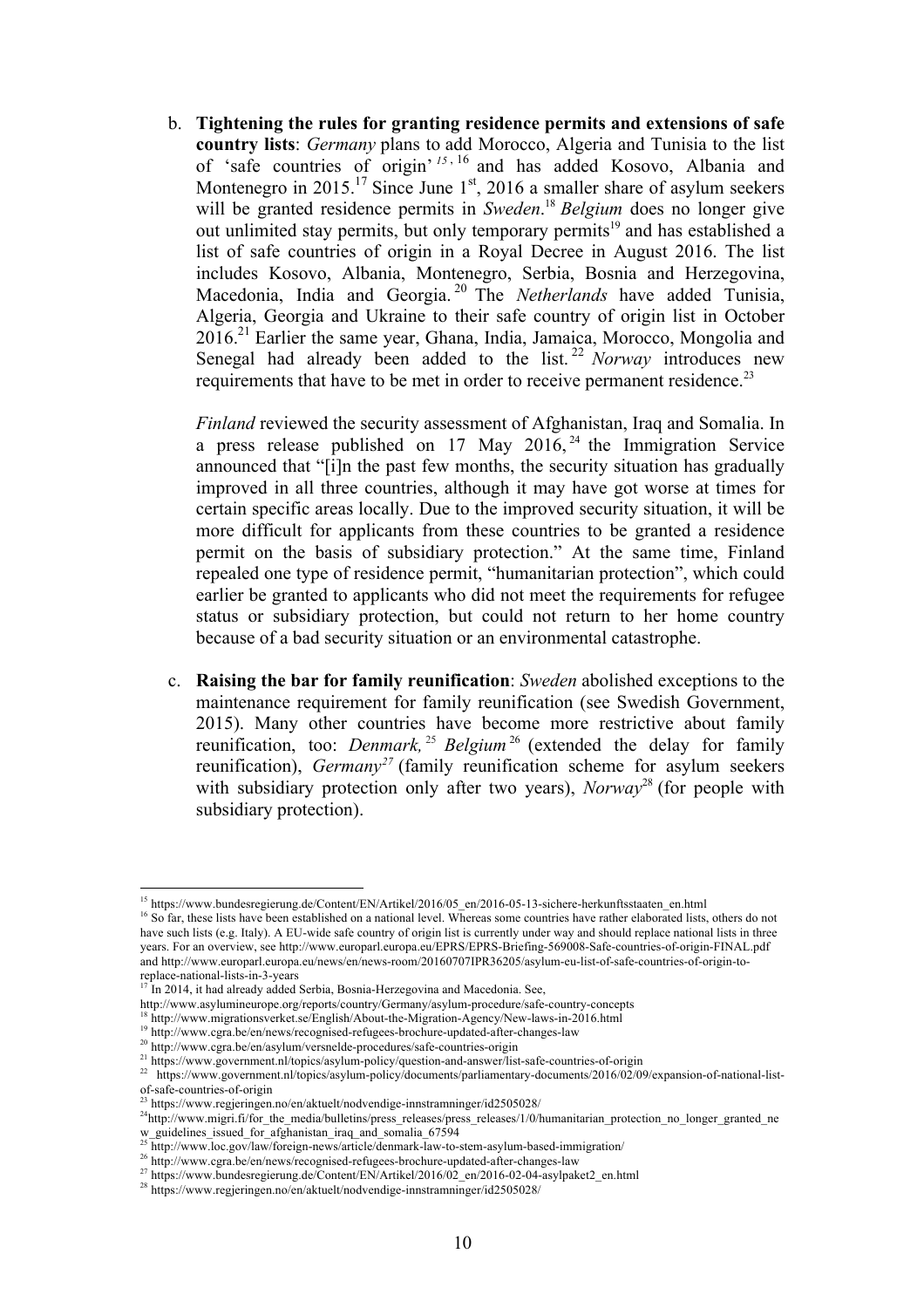*Finland* tightened the regulation for family unification by changing the requirements on means of subsistence for those granted asylum after July  $1<sup>st</sup>$ , 2016. *<sup>29</sup>* According to the new rules, one can apply for family reunification only with a sufficient income. For instance, a person wishing to bring a spouse and two children to Finland would need to have a net market income of at least  $\epsilon$ 2,600 per month. However, this income requirement does not apply to those granted refugee status if (a) the family was formed before the refugee arrived to Finland and (b) the applicant applies for family reunification within three months after being granted refugee status. Those who have been granted international protection on other grounds always have to fulfill the income requirement.

d. **Reducing financial aid to asylum seekers**: *Denmark* reduced economic aid to asylum seekers by 10%, <sup>30</sup> *Germany* modified benefits "taking into account the constitutional guidelines regarding minimum subsistence levels" <sup>31</sup> and *Sweden* cut accommodation and daily allowance of rejected asylum seekers.<sup>32</sup>

In *Finland*, the Parliament had started processing a Government Bill that would have reduced unemployment benefits for immigrants to 90% of the level of natives' benefits.<sup>33</sup> However, the government withdrew the Bill after committee hearings.

- e. **Restricting publicly provided legal counseling**: Since 31 August 2016, *Finland* is no longer providing state-paid counsel during asylum hearings with unless there are "exceptionally weighty reasons or if the applicant is an unaccompanied minor".<sup>34</sup>
- f. **Confiscating (financial) assets upon arrival**: In January 2016, the *Danish*  parliament "adopted several measures meant to reduce the number of asylum seekers arriving in Denmark". Most controversial among them was a measure that allows "Danish Immigration Service to confiscate assets to support the asylum seeker's stay in Denmark". Similar announces have been made in the *Netherlands*. 35
- g. **Restrictions on Remittances**: *Norway* "makes it much harder for asylum seekers to send money back home" and gives out vouchers instead of cash.<sup>36</sup>
- h. **Tighter regulations for rejected asylum seekers**: In *Sweden*, rejected asylum seekers are "no longer entitled to accommodation and daily allowance", $37$  *Germany* lowers the bar for deportation.  $38$

<sup>&</sup>lt;sup>29</sup>http://www.migri.fi/our\_services/customer\_bulletins/bulletins\_family/1/0/as\_of\_1\_july\_the\_family\_member\_of\_a\_person\_who \_has\_been\_granted\_international\_protection\_must\_as\_a\_rule\_have\_secure\_means\_of\_support\_68571

<sup>&</sup>lt;sup>3</sup> http://www.loc.gov/law/foreign-news/article/denmark-law-to-stem-asylum-based-immigration/

<sup>&</sup>lt;sup>31</sup> https://www.bundesregierung.de/Content/EN/Artikel/2016/02\_en/2016-02-04-asylpaket2\_en.html

<sup>&</sup>lt;sup>32</sup> http://www.migrationsverket.se/English/About-the-Migration-Agency/New-laws-in-2016.html

<sup>33</sup> https://www.eduskunta.fi/FI/vaski/HallituksenEsitys/Sivut/HE\_169+2016.aspx

<sup>&</sup>lt;sup>34</sup>http://www.migri.fi/our\_services/customer\_bulletins/bulletins\_asylum/1/0/asylum\_seeker\_from\_now\_on\_you\_only\_have\_the\_ right to cost-free counsel for weighty reasons during your asylum interview  $\overline{69591}$ 

<sup>35</sup> http://www.loc.gov/law/foreign-news/article/netherlands-ministerial-letter-issued-to-new-asylum seekers/

<sup>36</sup>https://www.regjeringen.no/en/topics/immigration/asylum-regulations-in-norway/insight/norway-makes-it-harder-to-send-cashback-home/id2465829/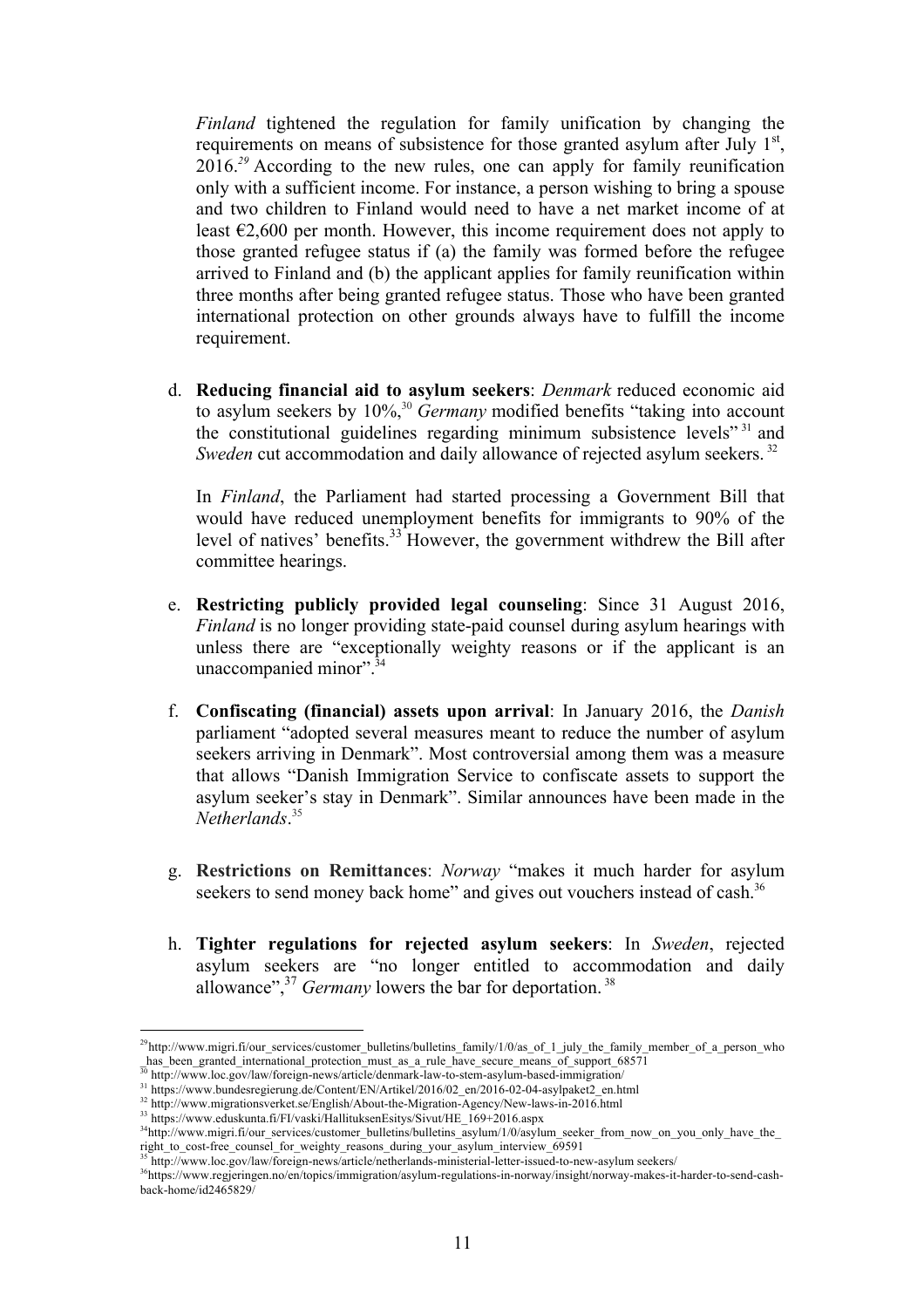i. **Faster procedures for asylum seekers with a very low probability of being granted asylum**: In March 2016, *Germany* passed a law that allows faster procedures (one week) for asylum seekers who do not communicate their identity and for those who are from 'safe countries'.<sup>39</sup>

While making entry more difficult, many European countries have simultaneously introduced new integration policies that aim to speed up the integration process of those who will stay. These integration measures include:

a. **Integration contracts/plans**. In the *Netherlands*, those granted asylum are expected to sign a contract where they pledge to achieve certain integration goals (e.g. proficiency levels in the host country's language) within a certain time frame.40 Some countries, such as certain areas in *Switzerland*, fast-track the issuance of more permanent residence permits conditional on achieving these goals.

In *Finland*, since 1999 all recently arrived unemployed immigrants have had to prepare an integration plan. These plans lay out a sequence of training and other active labor market measures. The immigrant is expected to participate and non-compliance is sanctioned by a partial withdrawal of unemployment benefits. We discuss these integration plans and their impacts in detail in Section 4.

b. **Integration training:** *Germany* obliges accepted refugees and asylum seekers with a high probability of staying to participate in integration classes.<sup>41</sup> Some asylum seekers and permit holders are also offered an improved access to educational grants until 2018. *Austria* passed an 'integration package' which, among other things, aims to increase the supply of language classes and broaden the audience for them.42 The *Netherlands* announced an expansion of the language program and has created programs to assess asylum seekers' professional skills to help with their economic integration. <sup>43</sup> *Sweden* has increased the availability of vocational introduction jobs and work experience placements for asylum seekers and expanded the range of services in household work that allow for tax deductions (see Swedish Government 2015).

In *Finland*, the government published an action plan on the overhaul of integration services in May 2016. <sup>44</sup> The plan includes measures to streamline the start of integration services, to improve recognition of education obtained abroad, to integrate language studies into other studies and so forth. In

<sup>44</sup> dlvr.it/LCph5k

 <sup>37</sup> http://www.migrationsverket.se/English/About-the-Migration-Agency/New-laws-in-2016.html

<sup>&</sup>lt;sup>38</sup> https://www.bundesregierung.de/Content/EN/Artikel/2016/02\_en/2016-02-04-asylpaket2\_en.html

<sup>&</sup>lt;sup>39</sup> https://www.bundesregierung.de/Content/EN/Artikel/2016/02\_en/2016-02-04-asylpaket2\_en.html

<sup>40</sup> A 'participation statement' has to be signed by all refugees: https://www.government.nl/topics/new-in-thenetherlands/news/2015/11/27/government-staying-means-participating

<sup>&</sup>lt;sup>1</sup>https://www.bundesregierung.de/Content/DE/Pressemitteilungen/BPA/2016/05/2016-05-25-mesebergererklaerung.html?nn=694676

 $42$  http://www.integrationsfonds.at/monitor/detail/article/ministerrat-beschliesst-neues-integrationspaket-1/

<sup>43</sup> https://www.government.nl/topics/new-in-the-netherlands/news/2015/11/27/government-staying-means-participating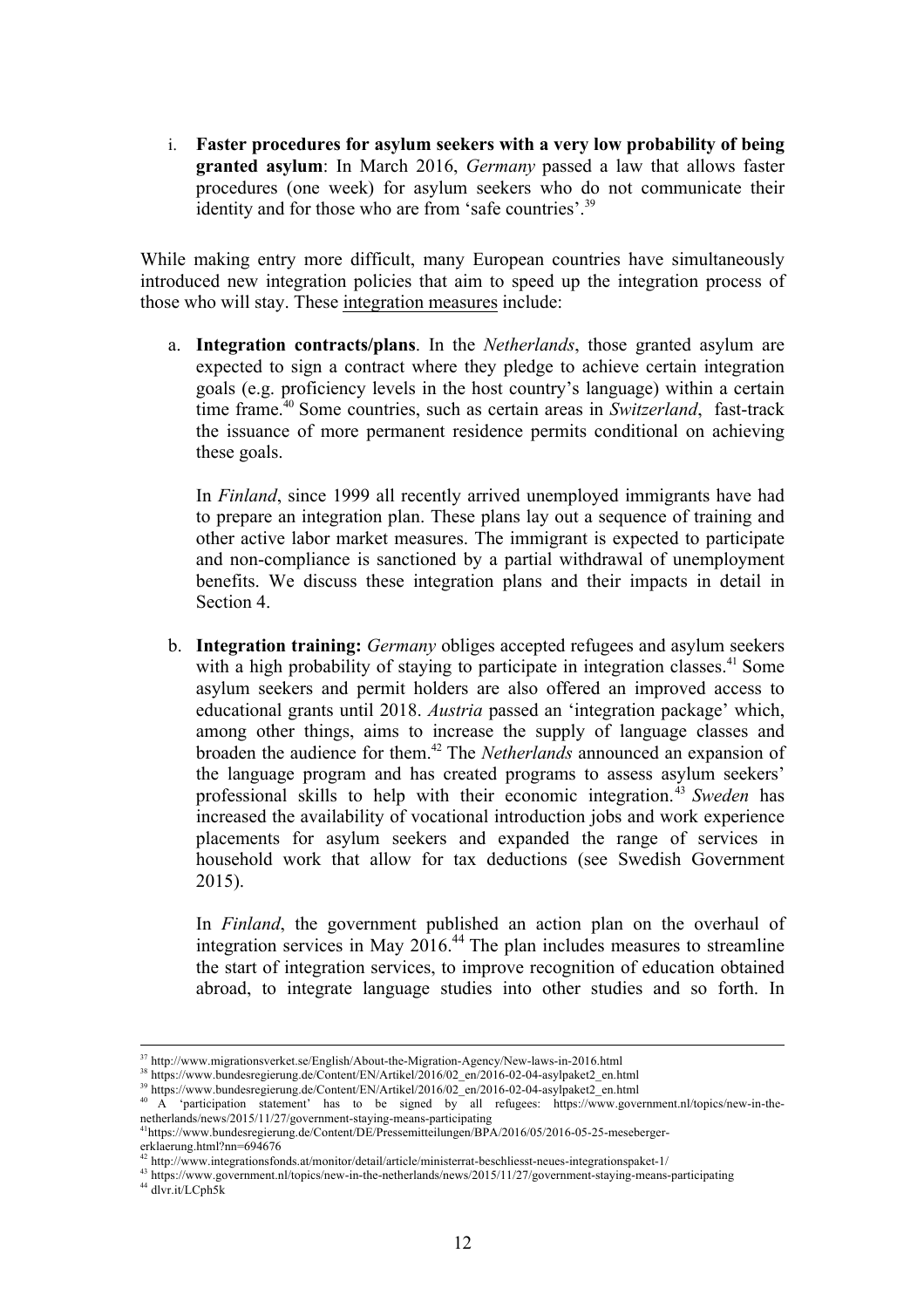addition, a new type of public-private initiative was launched.<sup>45</sup> This program combines a short language training with a quick pathway to employment and further on-the-job language training. Another novelty of the new program is that it is funded by private capital and the investors are compensated based on the unemployment benefits received and taxes paid by the participants (in comparison to a control group participating in the business-as-usual integration programs). In addition, the effectiveness of the program is evaluated using an RCT, where the Ministry of Employment and Economy offers an opportunity to participate in the new program to randomly selected refugees.

While many of these asylum and integration policies have been frequent subjects of heated debates, credible empirical evidence about their effectiveness is surprisingly scant. This lack of evidence is not only wasteful for the enacting country, but prohibits policy learning across countries. The policies for which impact evaluations based on randomized control trials or well-designed observational studies are discussed in detail in Section 4.

# **3 How will refugees affect the host countries?**

This section reviews the economics and political science literature on how past immigration flows have affected receiving countries. We discuss empirical work on the impact of immigration on the labor market (native wages and employment) and the long-term fiscal impacts. The section ends with a discussion on political and electoral consequences of immigration in general and incoming asylum seekers in particular, with a focus on support for anti-immigrant parties.

# **3.1 Impact on native wages and employment**

A simple economic textbook model provides a useful framework for thinking about the labor market consequences of immigration (see e.g. Borjas 2015 for discussion). In these models, immigration affects native wages only if the skill-mix of immigrants differs from that of natives. If the distribution of skills is identical among immigrants and natives, immigration flows should increase the size of the economy, but have no impact on long-run native wages or employment. Sudden and large immigration does affect the capital-labor ratio and temporarily lowers wages, but over time capital would adjust and wages would revert back to their pre-immigration level. However, if the skill-mix of immigrants and natives differs, some natives will win and others will lose. More precisely, those who have *complementary* skills in comparison to immigrants will become more productive and can thus demand higher wages. Symmetrically, natives who are *substitutes* to immigrants in terms of their skills will become less productive. Thus, a key empirical question concerns the extent to which immigrants and natives are substitutes vs. complements in the labor market.

A large empirical literature has examined the impact of immigration on natives' wages and employment by comparing natives working in labor markets differentially exposed to immigration flows. The key challenge of this literature is that immigrants

 <sup>45</sup> https://t.co/ZaOySX8xGG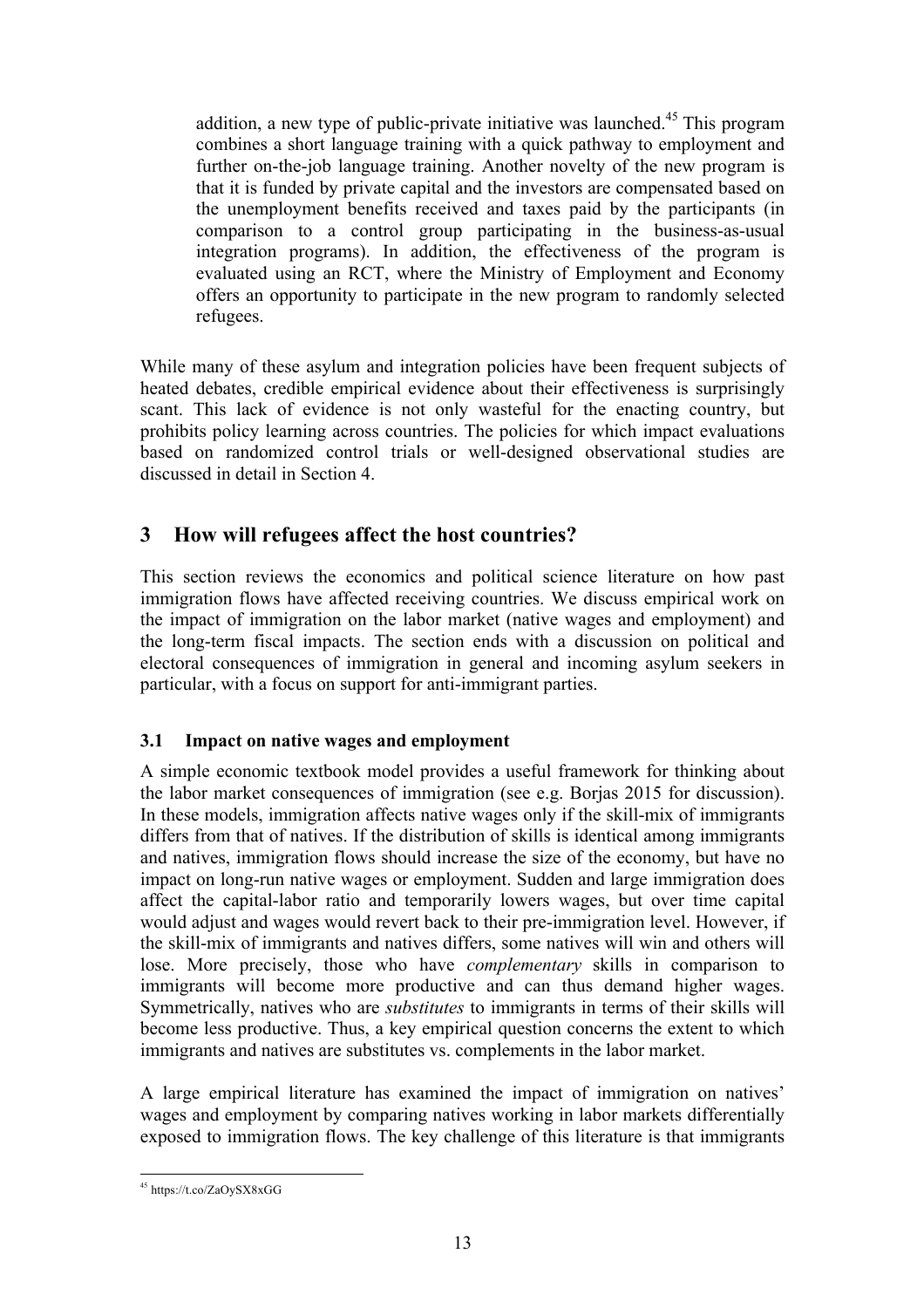are not randomly allocated into labor markets.<sup>46</sup> Thus natives working in labor markets with many immigrants are likely to differ from natives working in labor market with few immigrants also in ways that have nothing to do with immigration.

This identification challenge has led part of the research to focus on quasiexperimental research designs where some labor markets experience immigration flows for reasons that are plausibly exogenous to the (unobserved) characteristics of these labor markets. Most famously, Card (1990) examined the impacts of the Mariel Boatlift – a temporary lift of emigration restrictions in Cuba – that caused Miami's labor force to increase by seven percent over the summer of 1980. Despite the size of this immigration flow, wages and unemployment rates of less-skilled workers in Miami developed similarly as wages and unemployment rates of less-skilled workers in comparison cities that did not experience significant immigration flows.<sup>47</sup>

For a Finnish policy maker, an important limitation of results such as those discussed above is that Miami's labor markets in 1980 differ from the contemporary Finnish labor markets in many ways. In a recent paper, Foged and Peri (2015) examine an arguably more comparable situation. Their study exploits a Danish refugee dispersal policy, which assigned arriving refugees quasi-randomly to places across Denmark.<sup>48</sup> Their results suggest that the refugees increased the likelihood of less educated native workers to change occupation (in the direction of less manual occupations) and had no or positive changes in their employment and wages.

Given that a large number of high-quality reviews on this topic already exists, we do not attempt to provide another one here, but rather refer interested readers to Borjas (1999), Hanson (2009), Blau and Mackie (2016) and Dustmann, Schönberg and Stuhler (2016). Our own reading of this literature is that the negative impact of immigration on native wages and employment appears to be surprisingly small or even inexistent even in situations where the immigration flows are large. Furthermore, the number of refugees in Finland remains relatively low in comparison to the size of the labor market and their employment rate has been low. Thus we conclude that it is unlikely that the current refugee flows would have much of an effect on the employment and wages of natives in Finland.

#### **3.2 Impact on public finances**

The most important direct economic effect of receiving refugees is likely to work through public finances. Refugees tend to have lower employment rates than other immigrant groups or natives throughout Europe (EU/OECD 2016). This is true also in Finland. Sarvimäki (forthcoming) finds that immigrants born in Afghanistan, Iraq and Somalia earned substantially less and received more social benefits than other immigrant groups or natives. The gaps decrease over time, but remain large. Ten years after arriving in Finland, average earnings of immigrant men from these countries amount to only 22–38 percent of the average earnings of native men of the

 <sup>46</sup> When labor markets are defined as geographical units, the resulting estimates are likely to be biased upwards, because immigrants tend to move to booming areas. On the other hand, when labor markets are defined by occupations, estimates are likely to be downward biased, because immigrants tend to work in low-wage jobs.

<sup>&</sup>lt;sup>47</sup> The impact of the Mariel Boatlift remains an active, and somewhat controversial, research topic. See Borjas (2016) and Peri and Yasenov (2015) for recent contributions.

and Yasenov (2005) for recent contributions. The same dispersal policy is also exploited in a study by Dustmann, Vasiljeva, and Damm (2016) which is discussed in more detail further below.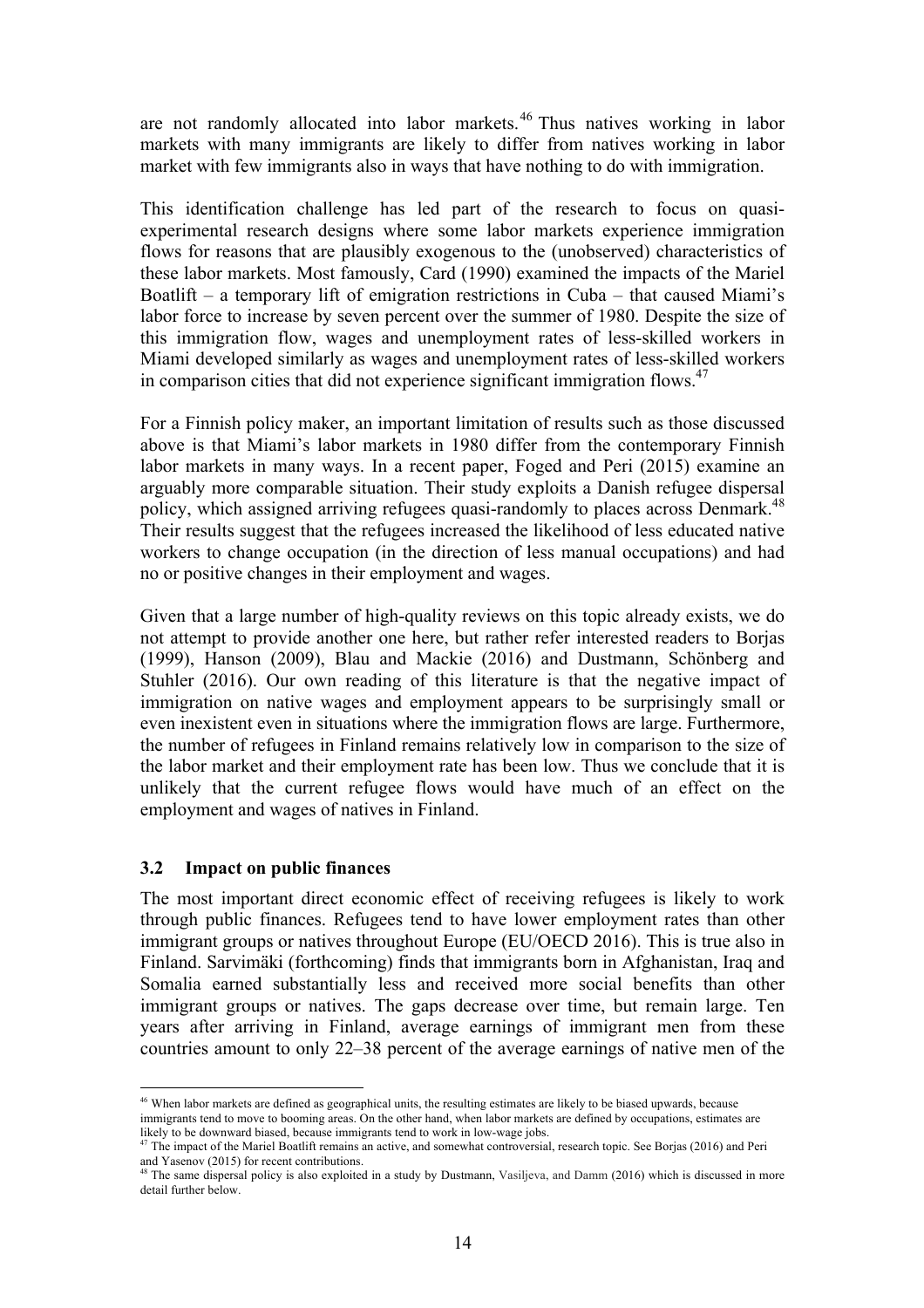same age. The relative earnings of women were even smaller. Furthermore, immigrant households from these countries of origin received roughly twice as much equivalence-scaled social benefits than native households.

These differences are reflected in Salminen's (2015) estimates on the taxes paid, income transfers received and public services used by 20- to 62-year-old immigrants living in Finland in 1995–2011. His results suggest that an average working age immigrant from Somalia or Iraq constituted roughly €10,000 annual average net cost to the public sector during this period. <sup>49</sup> In comparison, the corresponding net cost for an average working age immigrant was €520, while working age natives created an average  $\epsilon$ 3,500 surplus for the public sector.

Taken at face value, these estimates suggest that an inflow of 10,000 refugees from countries like Iraq or Somalia would lead to an annual  $\epsilon$ 100m cost to the public sector corresponding to 0.08 percent of the current total spending by the Finnish public sector. While such back-of-the-envelope calculations clearly contain information, it is unclear how well they measure the long-term fiscal impacts of immigration. The net cost or surplus that an individual creates for the public sector varies dramatically over the lifecycle. Everyone is a net burden during childhood and adolescence. Furthermore, most people create large net costs to the public sector during their last years of life. In order to truly capture the fiscal impacts of immigration, researchers would need to take these dynamics into account and measure the fiscal impacts as a discounted sum of all future taxes, transfers and costs due to public service consumption.

The challenge in incorporating lifecycle dynamics into the estimates of the fiscal impact of immigration is that much of the costs and benefits will take place in the future. Thus researchers have to make strong assumptions about the future labor market performance of immigrants, the cost of providing public services, the structure of the tax and benefit system, overall economic growth and so forth. Clearly, our ability to forecast these factors for the next few decades is very limited. Thus all estimates of the long-term fiscal effects of immigration are best understood as scenario exercises.

Figure 6 presents scenarios from Sarvimäki et al. (2014). Each point in the figure refers to the net present value of the fiscal impact of an additional immigrant arriving in Finland as a function of age at arrival (x-axis) and future labor market performance (marker style).  $50$  The top series correspond to a scenario where the immigrant immediately starts to follow the average profile of natives. That is, in this scenario, a person arriving at age 30 is assigned the average taxes, transfers and cost of public services of current 30 year-old natives. In the next year, she is assigned the averages of current 31 year-old natives and so forth. Furthermore, her offspring is also assigned the age profiles corresponding to current natives. Fertility and mortality are assumed

<sup>&</sup>lt;sup>49</sup> More precisely, Salminen (2015, 77) reports that immigrants born in Somalia caused an average  $\epsilon$ 13,850 annual net burden to public finances. The corresponding number for Iraqis is slightly smaller (his figure 46). However, these estimates include €3,100 per person for costs due to collectively consumed public services such as roads and national defense. This approach implicitly assumes that the cost of these services increases linearly with population. We consider this an unrealistic assumption and thus remove this part from Salminen's (2015) estimates, see http://vatt.fi/artikkeli/-/asset\_publisher/maahanmuuton-kustannuksista for discussion. This corresponds to assuming that all collective consumed public services are pure public goods, which is also unlikely to be precisely right. However, we argue that given the number of refugees living in Finland, it is unlikely that they have an important impact on the aggregate cost of these public services.

 $50$  See Sarvimäki et al. (2014) and www.vatt.fi/maahanmuutto for details.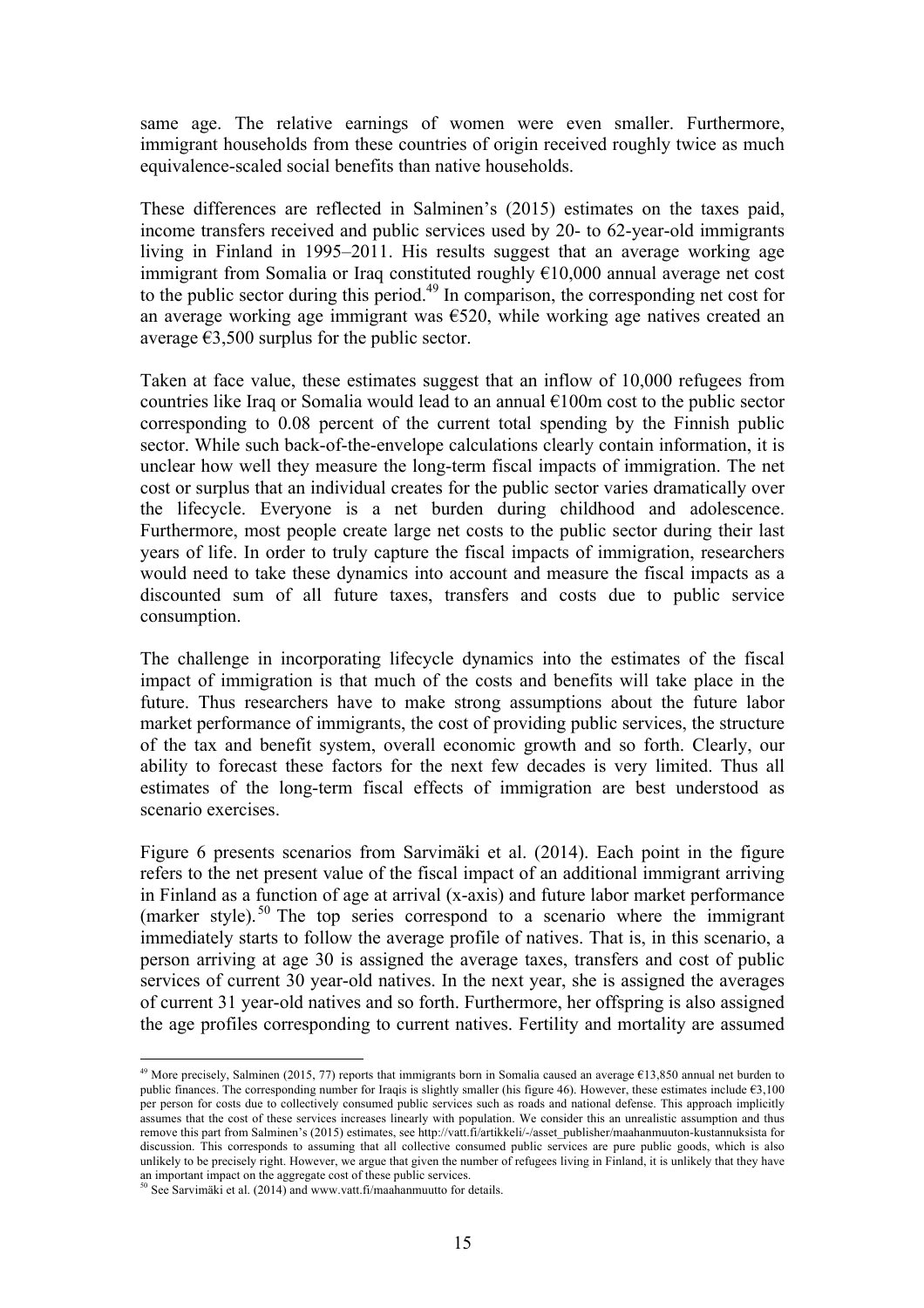to follow the age profiles observed in current data and pensions are estimated within the model using the earnings profiles of current natives. The future costs and taxes are then discounted to net present value using 3% discount rate and assuming 1% annual earnings growth.



**Figure 6**: Scenarios of the long-term fiscal impact of immigration from Sarvimäki et al. (2014). See Section 3.2 for discussion.

The top scenario highlights the importance of age at arrival in a situation where immigrants integrate immediately into the labor markets. Those arriving after age 50, and those arriving before age six constitute a net burden to the taxpayer. This also means that newborn natives, i.e. those "arriving" at age zero, have a negative net present value in these scenarios. In contrast, immigrants arriving as young adults spend a long period working and paying taxes, but the expenses due to their education and health care during childhood is paid somewhere else. Thus they make a large positive contribution to public finances *if* they integrate quickly into the Finnish labor markets.

Thus far, however, immigrants – and refugees in particular – have experienced difficulties in finding stable employment in Finland (see above). The bottom scenarios illustrate this fact. Immigrants and their offspring are now assigned the observed age profile of immigrants in 1995–2012, who arrived to Finland during the 1990s. The net present value on public finances is now negative regardless of the age at arrival and varies between  $\epsilon$ 110,00 and  $\epsilon$ 150,000.

The difference between the top and bottom scenarios highlight the importance of labor market integration in generating the fiscal impact of immigration. Among those arriving to Finland between the ages of 20 and 40, the difference between the two scenarios is almost €300,000 in net present value. One take-away of this calculation is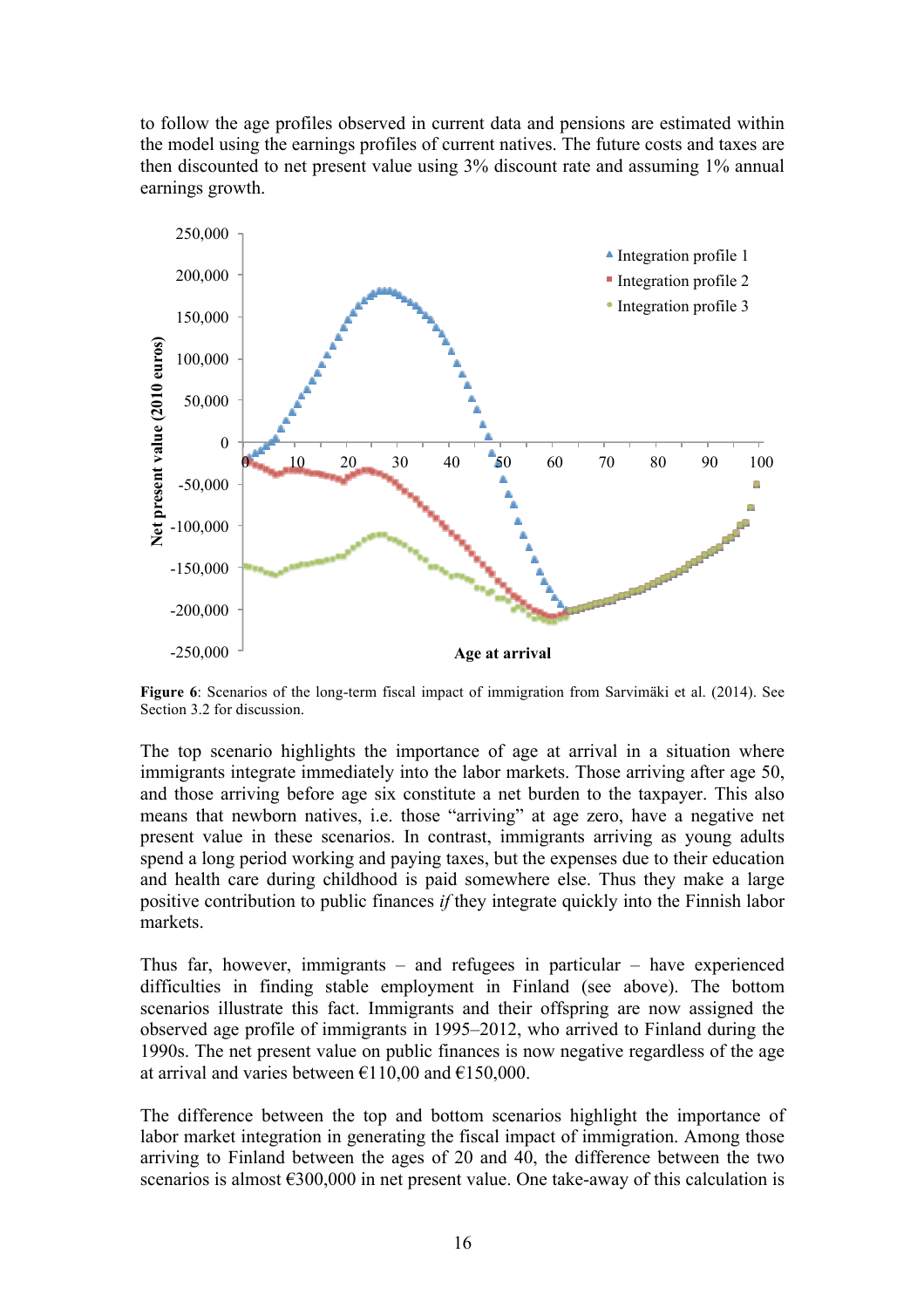thus that if one could design integration trainings that would help moving immigrants from the bottom to the top scenario, such program would be cost-efficient even if its cost would be close to  $\epsilon$ 300,000 per participant. In comparison, the average investment in training for immigrants who participate in integration programs has been around €15,000 (Sarvimäki and Hämäläinen 2016). Of course, designing integration programs that actually move immigrants from the bottom to the top scenarios may not be feasible. Nevertheless, a comparison of these alternative scenarios illustrates that effective integration programs can have substantial fiscal impacts.

The third set of scenarios, presented in the middle of Figure 6, correspond to an integration profile, where immigrants follow the profiles of the 1990s immigrants, but their children follow the profiles of current natives. The difference between these scenarios and bottom scenarios – roughly  $\epsilon$ 75,000 for immigrants arriving in their mid-20s – illustrates the importance of the integration of the children of immigrants to the host country's labor markets.

We stress that none of the scenarios presented in Figure 6 should be interpreted as "price-tags" of immigration. Clearly, the tax and benefit systems as well as the way public services are provided will change in the future. Other assumptions embedded in these scenarios, such as a steady 1% annual earnings growth, are also unlikely to be accurate predictions of the future. However, scenarios such as those presented in Figure 6 can help to clarify which factors matter the most and thus assist policy makers in focusing on these factors. In particular, Figure 6 shows that investments in integration policies can be cost-efficient purely from a public finances viewpoint.

# **3.3 Politics**

There are two main theories as to how individuals respond to the presence of a 'foreign' group of people. One the one hand, the 'contact hypothesis theory' (Allport 1954) suggests that interaction between natives and immigrants (majority and minority group) can reduce negative attitudes toward the minority group and – under some circumstances – tackle xenophobic fears. On the other hand, 'group threat theory' (see, e.g., Blumer 1998; Quillian 1995) suggests that it is actually the presence of immigrants that causes and exacerbates such animus.

Empirically, there are relatively few studies that can credibly document a direct influence of the immigration of asylum seekers on voters' attitudes and behavior. Many empirical studies aimed at gauging the impact of immigrants on their host societies suffer from one particular problem: immigrants typically make residential choices based on private information about their destinations, with local xenophobic attitudes as a potential key factor. Since these are often also directly correlated with support for right-wing parties, self-selection poses a serious challenge to causal inferences about the effect of immigration (see Dustmann and Preston 2001). In other words, it is inherently difficult to distinguish between co-occurrence of immigrants and local attitudes towards immigration among natives and the isolated effect of an increase in immigration on native citizens' attitudes and political behavior. Since we believe that in the present context, the endogeneity issues are severe and correlational studies of limited use for evidence-based policy making, this section mainly focuses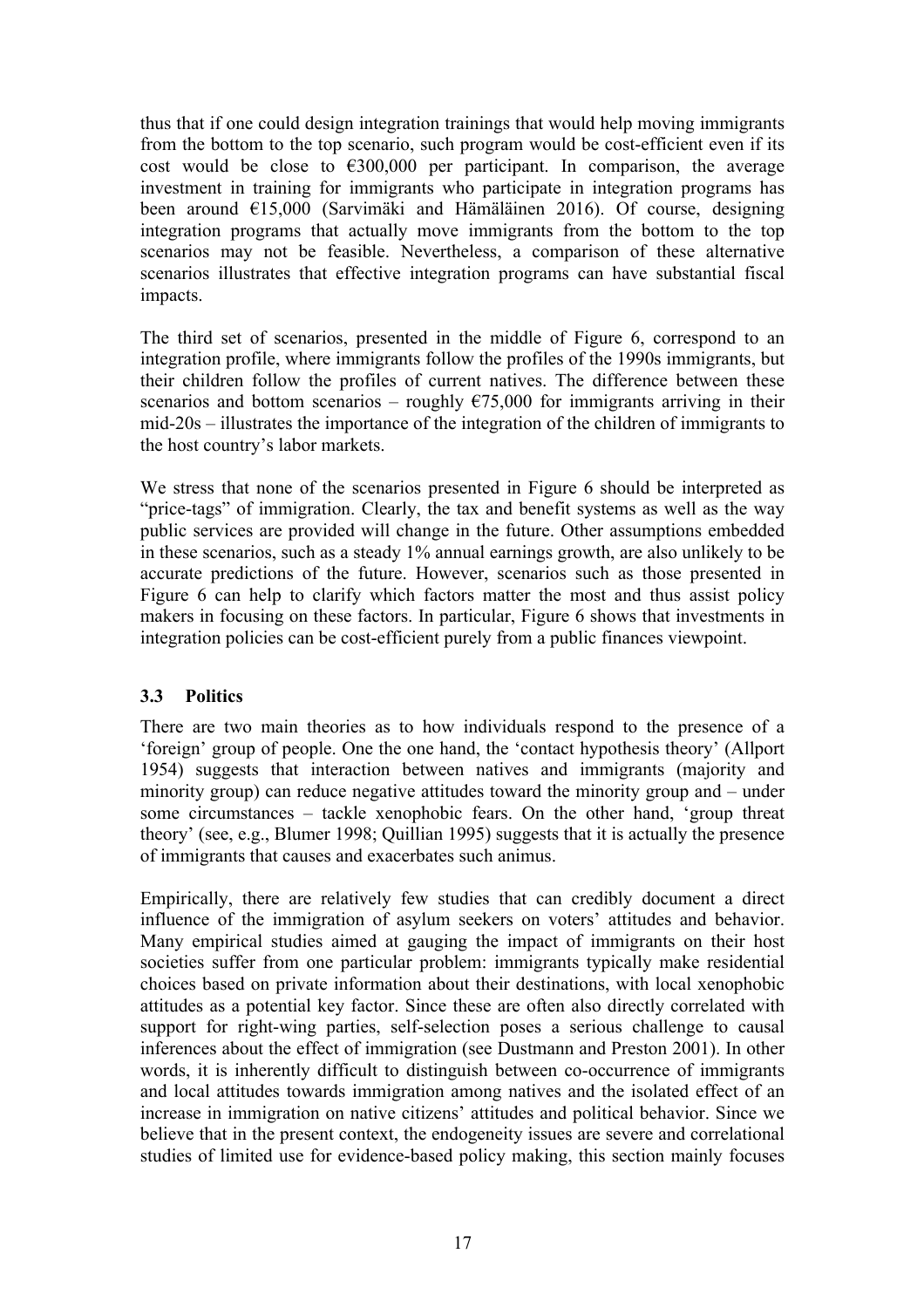on studies that employ causal research designs that can credibly claim to identify causal effects.

Another challenge has to do with the fact that at least in today's Europe, citizens experience immigration through different channels. Immigration, and newly arriving asylum seekers especially, are one of the most salient topics in the media. Almost on a daily basis, newspapers report on asylum-related issues. At the same time, experiences with immigrants can also take place on the micro-level. Citizens who live in a community that hosts asylum seekers might see and/or meet asylum seekers on a daily basis. As Hopkins' (2010) study on anti-immigrant attitudes in the U.S. shows, these channels are not independent from each other. He presents evidence that "at times when rhetoric related to immigrants is highly salient nationally, those witnessing influxes of immigrants locally will find it easier to draw political conclusions from their experiences" (Hopkins 2010, 44). This finding does not only point to several contextual factors that could potentially moderate the influence of immigration on political outcomes (via its impact on voters' attitudes) – something that will be discussed below – but also explains our focus on studies exploring regional differences in right-wing, anti-immigrant party support within states, rather than between states.

Empirical studies that are able to tackle these inferential challenges do not provide a uniform answer as to what the direct effect of immigration on political outcomes is. Whereas the studies taking a more long-term view and exploring the effect of immigration more broadly on electoral outcomes find a positive effect of immigration on right-wing, anti-immigrant party support pretty much across the board, the few papers focusing on the short-term effect of newly arrived asylum seekers in a community on political outcomes come to mixed conclusions. The results spread from a significant negative effect of accommodating asylum seekers on right-wing party support (Steinmayr 2016), to a strong positive effect of experiencing asylum seeker arrivals on extreme-right party support (Dinas, Matakos, Xefteris, and Hangartner 2016). The following part summarizes this range of studies.

The recent study by Steinmayr (2016) is to our knowledge the first one to find an overall negative effect of accommodating asylum seekers on far-right party support: Upper Austrian municipalities that accommodate asylum seekers display a 4.4 percentage point smaller increase in the 2015 state election vote share for the antiimmigrant FPÖ than municipalities that did not host refugees. The relatively equal allocation of asylum seekers to municipalities might play an important role, because, as Steinmayr points out, the observed effect is driven mainly by municipalities that held a lower than average share of asylum seekers. Furthermore, he argues, qualitative interviews imply that "anxiety in the population generally decreased after refugees arrived" (Steinmayr 2016, 4).

Savolainen (2016) examines this question in the Finnish context by looking at electoral effects of opening asylum centers in Finnish municipalities in 1990-2011. She neither finds evidence for an impact on anti-immigration nor pro-immigration parties' vote share. However, a limitation of this study is that relatively few asylum centers were established during the study period and thus her study lacks statistical power.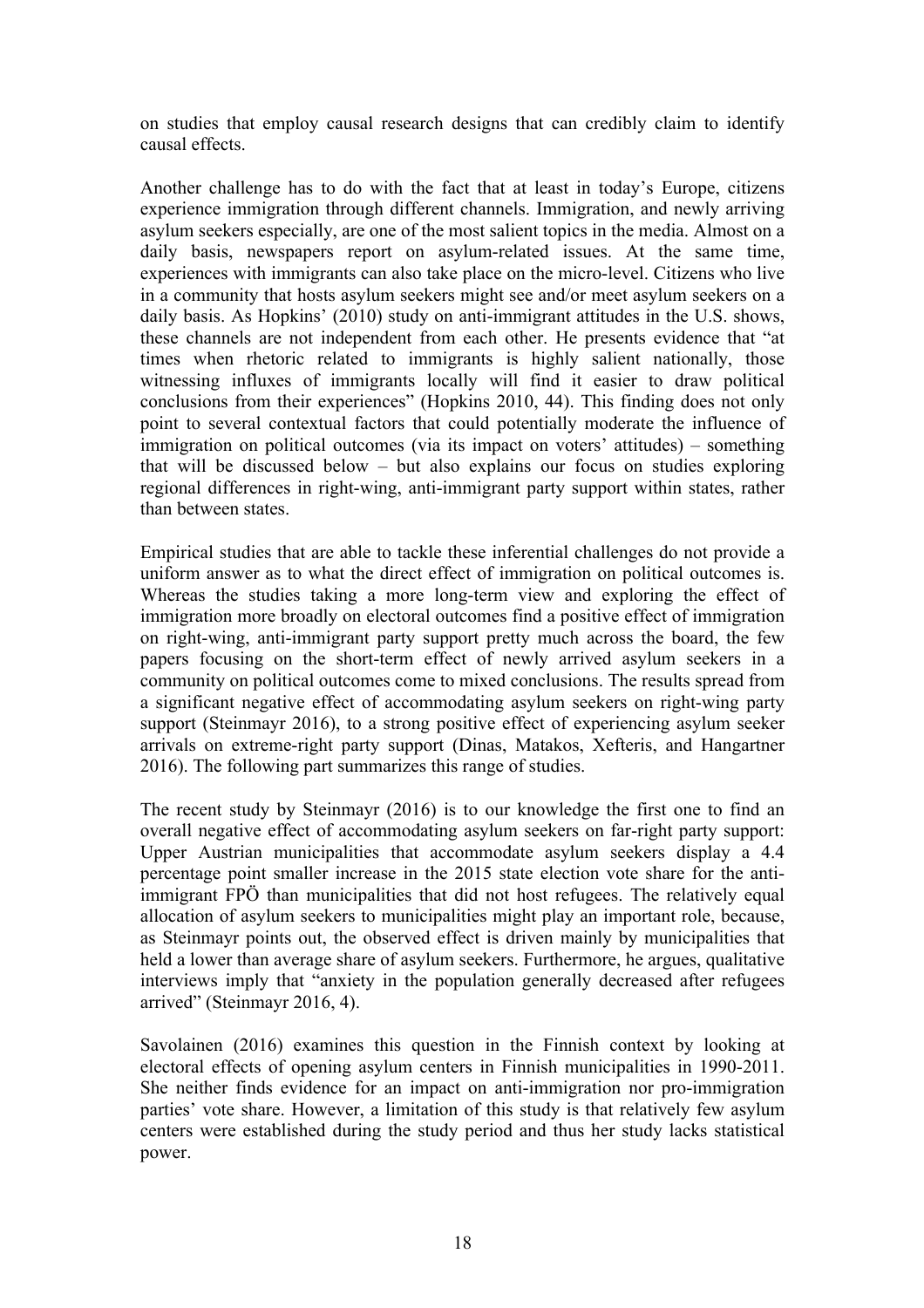Dinas et al.'s (2016) paper on how inhabitants on Greek islands close to Turkey respond electorally in timely national elections in 2015, however, shows that the inflow of asylum seekers, who do not stay but continue onwards with their journeys, leads to an increase of two percentage points (more than 40% at the mean) in the vote share of *Golden Dawn*, currently the most extreme right-wing and anti-immigrant party holding office in Europe.

Another study that looks at the immediate, micro effect of being exposed to members of an outgroup is Enos' (2014) commuter train experiment in Boston. Having Hispanics speak Spanish while waiting for commuter trains in an environment with very few Spanish speaking people led commuters to express more exclusionary political attitudes three days into the treatment. This effect, however, becomes less strong over time: commuters randomly assigned to be surveyed not three, but ten days into the treatment exposed slightly less exclusionary political views than their counterparts surveyed before.

The literature dealing with the impact of immigration on more extreme forms of political behavior, such as political violence, does not provide a uniform answer, either. Dancygier (2010) investigates the impact of immigration on violent attacks and documents a positive relationship between the two in Greater London. Braun and Koopmans (2010) find similar effects in Germany, as do Krueger and Pischke (1997) in the German Democratic Republic (GDR), but not in Western Germany. Accordingly, Krueger and Pischke (1997) note, too, that local political processes – how local conflicts are handled – play a large role: Immigration and violent outbursts are positively correlated, if local political processes facilitate mobilization. A qualitative study by Karapin (2002) also suggests that whether immigration by ethnic minorities led to violent, anti-immigrant riots in 1990s Germany depended on local political processes, such as, among others, facilitation of non-violent political participation. Yet, Falk, Kuhn and Zweimüller (2011) find very little, or no impact of the size of the immigrant community on political violence.

Taken together, these studies indicate that the (short-term) effect of the presence of newly arrived asylum seekers on electoral outcomes and support for far-right parties is not only theoretically, but also empirically unclear. The most natural interpretation given the different contexts under study is that the effects depend strongly on moderating factors, such as the facilitation of inter-group contact (cf. Steinmayr 2016), the size of the refugee inflows (Dinas et al. 2017) and pre-existing political attitudes (Dustmann, Vasiljeva, and Damm 2016). Yet, there is a lack of research as to which moderating factors are most crucial when it comes to political consequences of refugee immigration. To gauge which moderating factors are the most relevant, however, we briefly consider a larger set of studies investigating the effect of immigration (in different forms) on political outcomes in the following.

A number of recent studies investigates the effect of the size of different immigrant – not necessarily asylum-seeking – populations on political outcomes, usually taking a more long-term perspective. In similar vein as above studies, most research focuses on electoral outcomes, with very limited attention to other outcomes such as native citizens' preferences for redistribution or trust in political institutions. McLaren (2012, 2015) is one of the few exceptions, however. Her research focuses on the impact of anti-immigrant attitudes on political trust and argues that some voters feel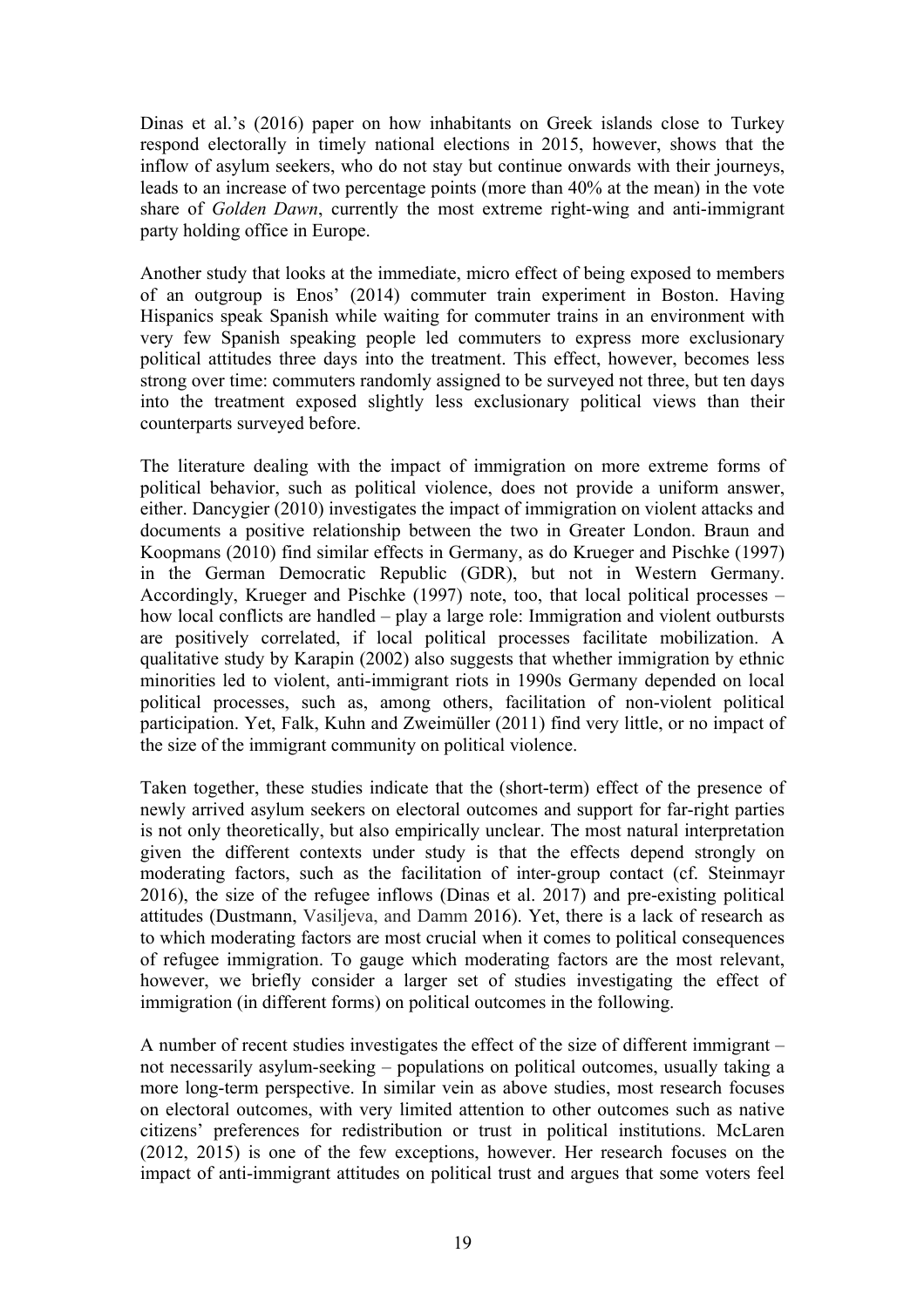that immigration threatens a sense of national identity that lies at the heart of the liberal state and/or want to hold the state accountable for 'failing' to control immigration adequately. Accordingly, immigration not only fuels anti-immigrant attitudes,<sup>51</sup> but might also lead to a decrease in political trust: "politicians and institutions are likely to be blamed for failing to control immigration adequately" (2012, 171). Loosely connected to this idea of immigration as a threat to one's community are studies related to the effect of ethnic diversity on social trust (Putnam 2007) and attitudes regarding welfare state spending (Dahlberg, Edmark, and Lundqvist 2012). Both of these papers find a negative effect of ethnic diversity on mentioned outcomes. Dahlberg, Edmark, and Lundqvist (2012) investigate the effect of the arrival of refugees in assigned Swedish municipalities on voters' responses to a survey on welfare state spending and find evidence for the so-called 'in-group bias': Individuals display lower preferences for redistribution if the share of refugees placed in their municipality is larger. $52$ 

There is a larger set of papers dealing with the effect of immigration on electoral outcomes. These studies unanimously find a positive effect of immigration on political outcomes that benefit anti-immigration parties. Barone, D'Ignazio, de Blasio, and Naticchioni (2016), Otto and Steinhardt (2014), Mendez and Cutillas (2014), Halla, Wagner and Zweimüller (2014), and Brunner and Kuhn (2014) all indicate that a larger share of immigrants leads to an increase in support for anti-immigrant parties (in Italian municipalities, Hamburg, Spanish provinces, Austrian and Swiss municipalities, respectively). So do Harmon (2014) and Dustmann, Vasiljeva, and Damm (2016), both investigating the effect of immigration (all foreigners and refugees, respectively) on support for right-wing parties in Denmark. Using the fact that non-EU foreigners can very rarely purchase real estate in Denmark and therefore tend to settle in areas where rental housing is available, Harmon (2014) shows that increases in immigration-driven ethnic diversity have prompted right-wing ideological shifts in Danish local and national elections between 1981 and 2001. Whereas the vote share of traditional left-wing parties has experienced a decline with higher levels of ethnic diversity, anti-immigration nationalist parties have experienced a positive effect on their election outcomes. Note, however, that ethnic diversity is defined as "percentage of people that are non-Danish" (Harmon 2014, 11). Dustmann, Vasiljeva, and Damm (2016) focus on refugees and find that not only the right-wing vote share, but also center-right party vote shares increase with larger shares of refugees being allocated to a municipality: An increase in the municipality's refugee share by one percentage point leads to a 1.2 percentage point increase in the antiimmigration party's vote share in parliamentary elections, and also the center-right party benefits. Furthermore, they document that i) anti-immigrant parties are more likely to run in municipal elections when refugee shares are higher and that ii) this relationship does not hold in big urban areas.<sup>53</sup> According to Halla, Wagner and Zweimüller (2014), low- and medium-, but not high-skilled immigrants drive the positive effect of immigration on support for the far-right FPÖ in Austria. Both Halla, Wagner and Zweimüller (2014) and Mendez and Cutillas (2014) in Spain (also

 $<sup>51</sup>$  Like, for example, in the UK, where immigration was not dominating elections in the past because both major parties did not</sup> found their campaigns on it.

 $52$  It has to be noted, that questions were raised about the validity of Dahlberg, Edmark, and Lundqvist's (2012) identification strategy and the representativeness of their sample (see Nekby and Pettersson-Lidbom (2016) and Dahlberg, Edmark, and Lundqvist's (2016) reply). According to Nekby and Pettersson-Lidbom (2016), correcting for any of these issues turns the relationship between immigration and preferences over spending non-significant.

 $53$  Barone et al. (2016) find the same with regard to cities in Italy.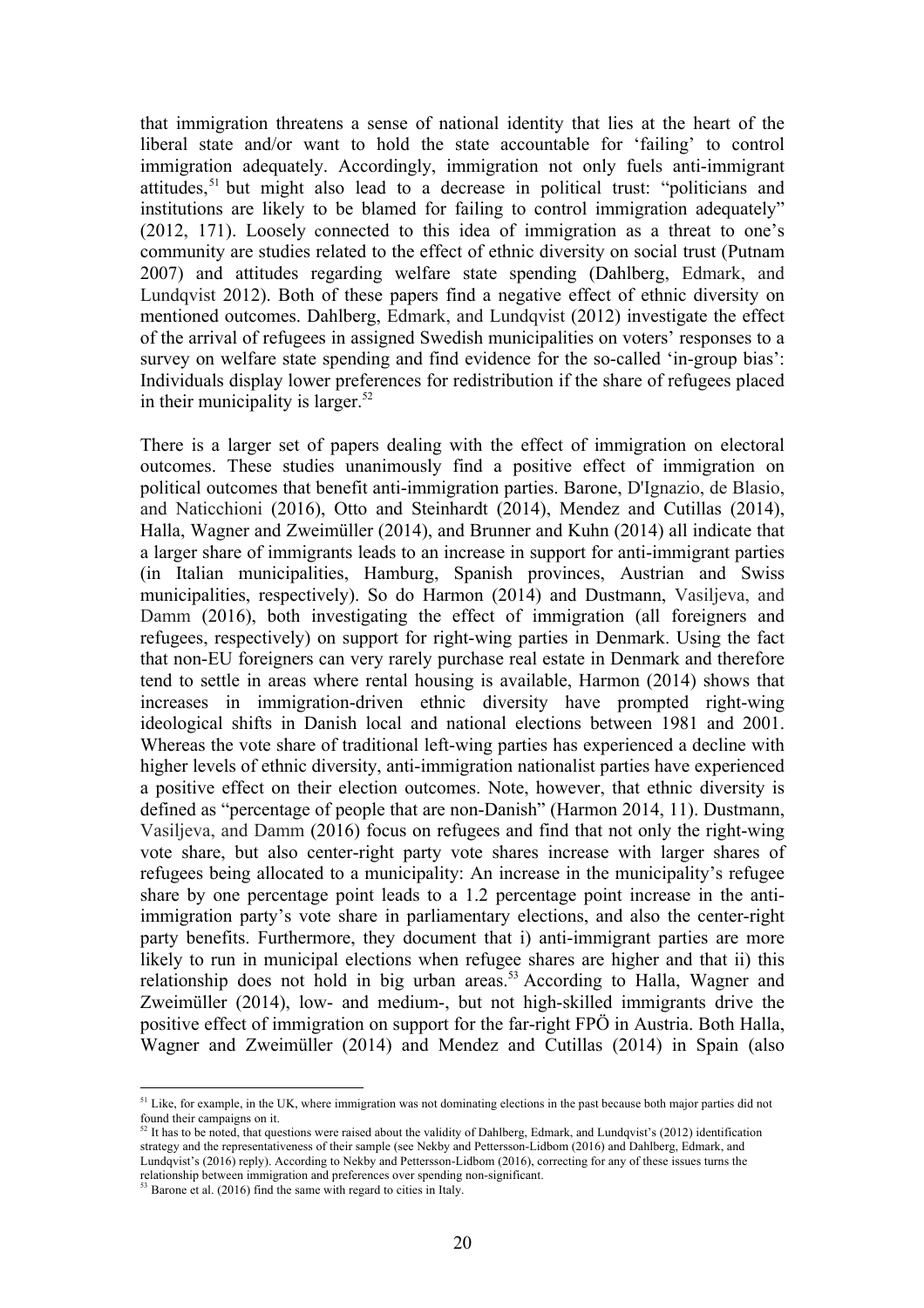Barone et al. (2016) and Otto and Steinhardt (2014)) apply an instrumental variable approach, using previous immigration patterns as an instrument for later immigration (introduced by Altonji and Card (1991)).

In sum, there is a variety of studies employing credible research designs that suggest that immigration leads to political shifts: More immigration seems to lead to increases in votes for anti-immigration, and typically right-wing, parties, more political violence directed at immigrants, and potentially lower levels of political trust and preferences for redistribution. Accordingly, this research sheds light on potentially very serious political implications of receiving asylum seekers. Rises in right-wing vote share, decreases in political trust and the like have the potential to affect the long-term development of a society and undermine the credibility of its political system. These implications could prove to be much more serious than the short-term negative economic and fiscal consequences that an increase in the number of arriving asylum seekers has. Yet, at the same time, it is crucial to note that these studies also imply that the effect of immigration on political outcomes is not deterministic, because the results seem to be highly dependent on context. This suggests that contextual factors are powerful moderators. However, empirically, it remains relatively unclear under which conditions voters respond more strongly to immigration with regard to political outcomes. While we know quite a bit about what group of immigrants cause larger effects (see above) – and some of these findings are helpful when thinking about how to organize the accommodation of asylum seekers to induce as little opposition as possible – we have relatively little concrete empirical evidence which moderating factors are most important. Let us, however, consider the different contexts of the studies introduced above, and elaborate on certain factors that seem important:

- a. Information campaigns and narratives prior to the arrival of asylum seekers: Hopkins' (2010) study on attitudinal changes of Americans in response to immigration highlights the importance of the macro-level narrative on immigration and how that might influence and structure citizens' perception of face-to-face encounters with refugees in their community. Qualitative evidence in Steinmayr's (2016) paper on changes in the voting behavior of Upper Austrians in response to accommodating asylum seekers in their community speaks to a similar point: The clear trend towards more support for right-wing, anti-immigrant parties was less extreme in municipalities that were assigned to host asylum seekers. In these municipalities, the arrival and integration of asylum seekers was accompanied, encouraged and facilitated by professionals and volunteers.
- b. Repeated interaction between natives and asylum seekers: In relation to the above point, it seems important that interaction with asylum seekers is meaningful (see also Allport 1954) and happens repeatedly. Whereas the largest positive effect of arriving asylum seekers on anti-immigration party support was documented on Greek Islands close to Turkey (Dinas et al. 2017) where refugees predominantly just passed through on their way to other European countries, Steinmayr (2016) finds that the presence of asylum seekers reduced the increase in anti-immigrant party vote share in a context where citizens understand that this will be a more long-term situation and volunteers facilitate interaction. In addition, not only repeated interaction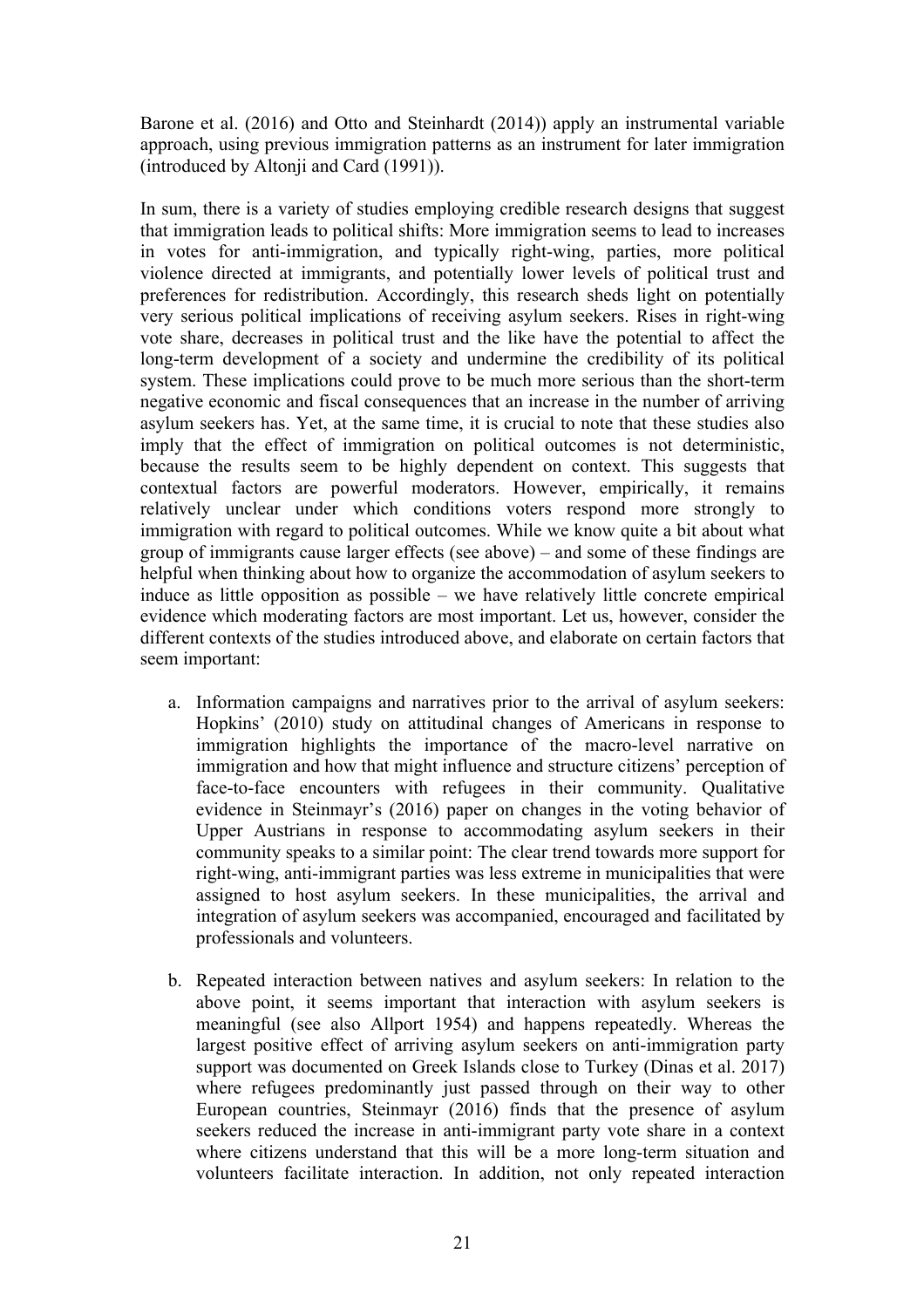between asylum seekers and the local community, but also between the (local) government and the local community could prove important. Both Krueger and Pischke (1997) and Karapin (2002) indicate that local political participation seems an important moderator for political violence against immigrants.

- c. Large, liberal municipalities (big urban areas, cities) respond less to an increase in immigration: Right-wing, anti-immigrant parties usually do not receive their largest support from cities (see Dustmann, Vasiljeva, and Damm 2016). In addition, both Barone et al. (2016) and Dustmann, Vasiljeva, and Damm (2016) show that in large urban areas, immigration does not increase right-wing party support in Italy and Denmark, respectively. This implies that citizens in urban areas do respond less to accommodating asylum seekers in terms of party support. Accordingly, it seems worth to take this strong treatment effect heterogeneity into consideration when deciding where to host (which groups) of asylum seekers.
- d. A 'fair' distribution across receiving communities: Steinmayr's (2016) paper provides at least suggestive behavioral evidence that an equal distribution across communities could be important, since it is the Upper Austrian municipalities with fewer refugees (below average) that display lower increases in right-wing, anti-immigrant voting. Furthermore, as discussed in detail above, Bansak, Hainmueller, and Hangartner's (2016b) cross-country survey that examines Europeans' attitudes towards different asylum seeker allocation mechanisms shows that most citizens' in Europe prefer a proportional allocation of asylum seekers over the status quo of country of first entry.
- e. A swifter (economic) integration into the receiving country: People across Europe indicate stronger support for asylum seekers that have engaged in gainful employment in their country of origin and speak the local language of the host country, as Bansak, Hainmueller, and Hangartner (2016a) show. Thus, as extensively discussed in the next section, a faster integration process of asylum seekers and refugees into the new host society might also reduce natives' opposition.

# **4 Which integration policies work?**

While governments that are signatories to the 1951 Refugee Convention and its amendments have relatively limited control over the number and composition of asylum seekers submitting an asylum claim, they can design policies that facilitate the economic, political and social integration of immigrants – understood as the degree to which they have the knowledge and the capacity to achieve success in their host society (Kymlicka 1995; Dancygier and Laitin 2014).

This section discusses the impacts of past (broadly defined) asylum and integration policies and provides suggestions on how these policies could be made more efficient. We review results on integration programs implemented as part of active labor market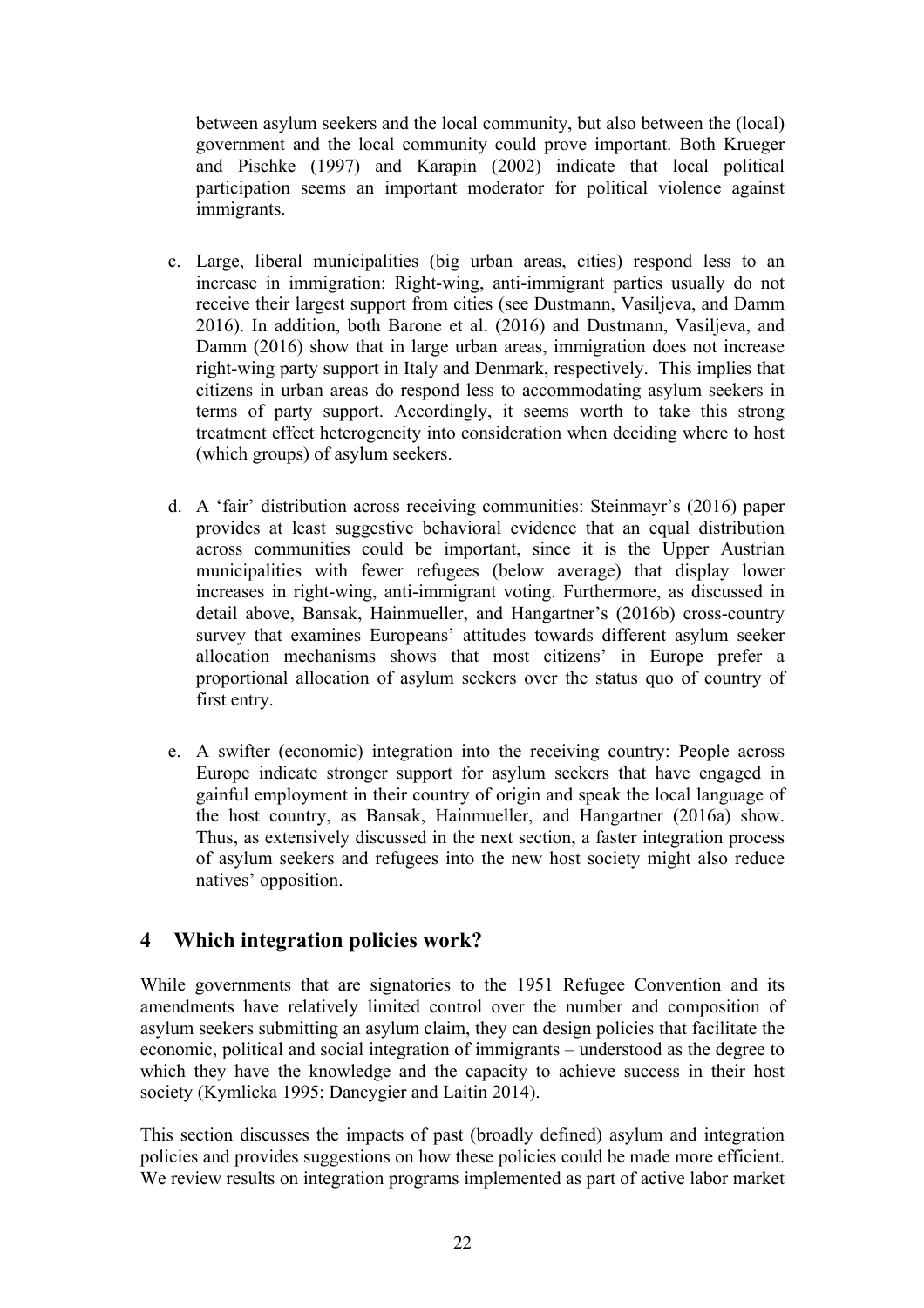policies, as well as the impacts of faster processing of asylum applications, granting immigrants permanent residency permits and citizenship, and the effects of language proficiency on the economic and social integration of new residents.

# **4.1 Improving the match quality in active labor market policy measures**

Andersson Joona and Nekby (2012) study a Swedish program, where newly arrived immigrants were provided extensive counseling and coaching on employment prospects. A trial of this intervention was conducted through Public Employment Service (PES) in 2006–2008. The caseworkers participating in intensive coaching were trained to work exclusively with newly arrived immigrants and would handle less than 20% of the caseload in comparison to regular caseworkers. The intervention aimed to facilitate direct contacts with employers and to improve the match quality between the immigrants and ALPM measures. The evaluation was conducted as a randomized controlled trial (RCT), where PES officers were asked to randomly assign newly arrived immigrants into treatment (intensive coaching) and control (regular introduction programs) groups.

The results suggest that intensive coaching increased the share of immigrants in regular employment by six percentage points two years after the start of the intervention. This corresponds to 43% increase in employment rate given that the employment rate of the control group was only 14 percent. The effect was sufficient to cover the cost of the program in 2–3 years. Furthermore, the overall effect appeared to be due to men being responsive to the treatment, while no impact was found for women.

An unfortunate feature of this trial, however, is that the treatment and control groups were not fully balanced on pre-assignment characteristics. A possible reason for the unbalance is that the PES officers conducted the randomization and may not have followed the randomization protocol. In particular, they may have attempted to select better participants into the program. If this were the case, the estimated impact of the intervention would overstate the true impact. This hypothesis is supported by the fact that controlling for observed characteristics reduces the estimated employment impact from seven to six percentage points. While this reduction is not particularly dramatic, it suggests that the estimates should be interpreted as upper bounds for the true impact. Furthermore, the results highlight the importance of avoiding situations where parties who might have a stake in the results are responsible for the randomization process.

Åslund and Johanson (2011) examine an earlier Swedish intervention called Special Introduction Programs (SIN), piloted in 2003. It was based on methods originally used for helping workers with disabilities to find employment and focused on immigrants and refugees who were considered to be at risk of becoming long-term unemployed. PES offices executed the intervention and the participating offices were given additional funding to hire caseworkers. These caseworkers had only 10% of the caseload of regular caseworkers, which allowed them to work intensively with each of their clients. The intervention consisted of caseworkers finding suitable jobs for their clients and running an introductory session in these jobs together with the employer, colleagues, and union representatives. This was followed by an internship period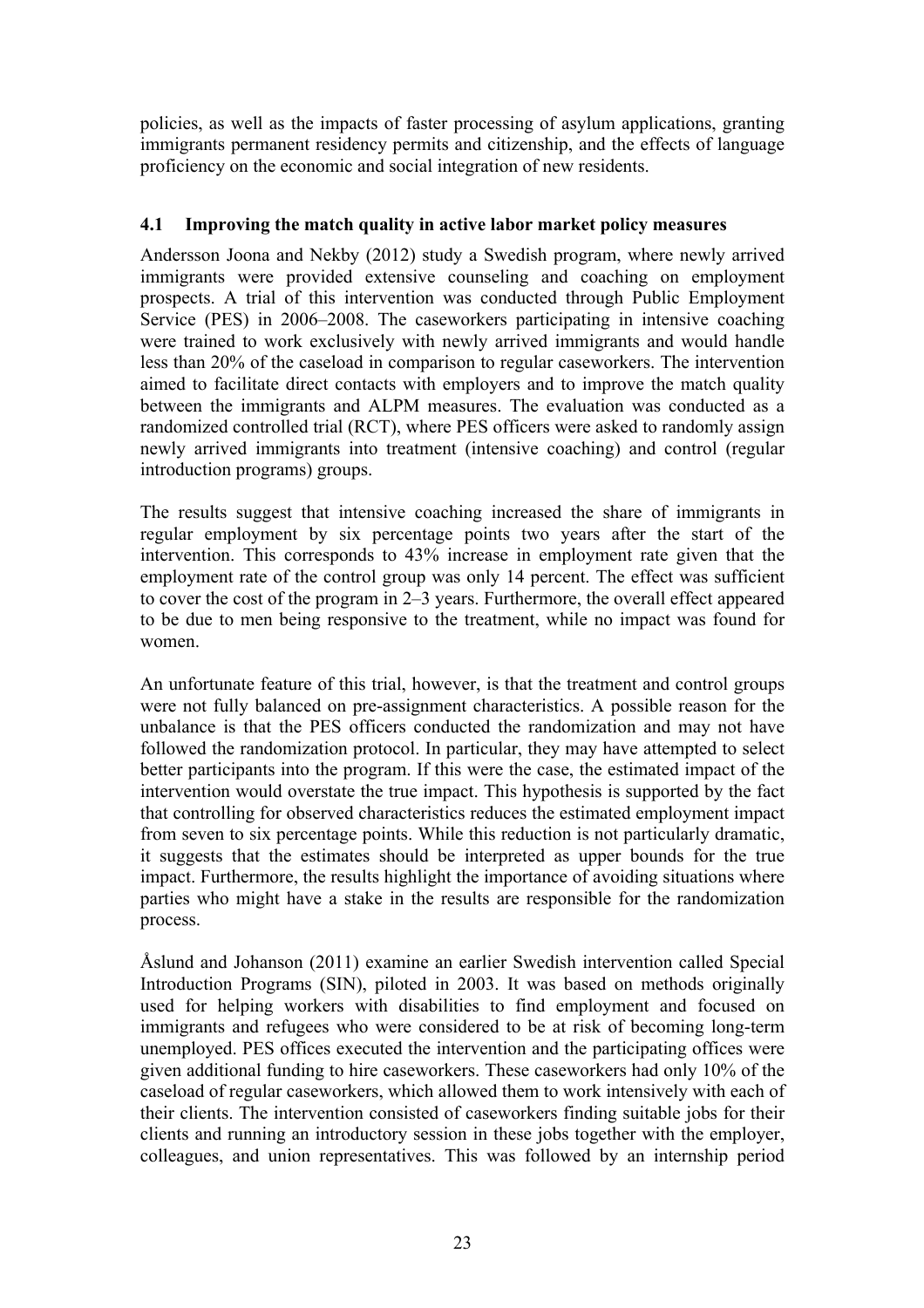lasting up to six months after which the caseworker organized a follow-up session with the aim of turning the internship into a regular job.

The program was piloted in 20 Swedish municipalities in 2003. Åslund and Johanson (2011) evaluate the impacts of SIN using difference-in-differences strategy, where they compare treatment municipalities with nonparticipating locations in the same local labor market. They find that the intervention increased transitions from unemployment to work experience schemes and improved future employment probabilities for those who entered these schemes.

In comparison to these rather intensive Swedish programs, the "integration plans" introduced in Finland in 1999 were very light and cheap. These integration plans are prepared in a joint meeting of a caseworker, the immigrant, and an interpreter with the aim to find a sequence of training and other measures that would be the most suitable for each immigrant. In principle, similar meetings took place with all unemployed immigrants already before, however, the integration plans aimed to improve the communication between caseworkers and immigrants. For example, the new guidelines stated that the caseworker had to make sure that the immigrant fully understood the content of her or his integration plan and knew how to follow it. In addition, they also provided the caseworker with more autonomy to better take into account the specific skills and circumstances of each immigrant.

Sarvimäki and Hämäläinen (2016) evaluate the impact of the integration plans using a research design based on a phase-in rule dictating that participation was mandatory only for unemployed immigrants who had entered the population register system after May  $1<sup>st</sup>$ , 1997. This rule creates a discontinuity, where there is a 35 percentage point difference in the likelihood of receiving an integration plan between those who had arrived on May  $1<sup>st</sup>$ , 1997 and those who had arrived a day before. Comparing the two otherwise similar groups shows that those who had arrived on May  $1<sup>st</sup>$ , 1997 and were thus much more likely to receive an integration plan earned roughly  $\epsilon$ 7,000 more during the 2000s than those arriving just before the specified date. Adding up the surplus earnings due to the integration plans, their analysis suggests a local average treatment effect of  $\epsilon$ 21,000, which is an increase of 47% in cumulative earnings, over the ten-year follow-up period. Using the same approach, they also find a 13% decrease in the reception of cumulative social benefits. These effects seem to be due to increased language training and other training courses specifically designed for immigrants, replacing more "traditional" active labor market training such as jobseeking courses. That is, there is no detectable impact on the overall amount of training.

The research discussed in this section shares two central themes. First, all studies examine interventions aimed at improving the match quality between immigrants and training programs. Second, all papers find much larger effects than what is typically documented in the literature on the impacts of active labor market policies on natives' labor market integration (see Card, Kluve and Weber 2010 for a review). These observations are consistent with the hypothesis that immigrants may lack the type of skills that can be improved through training provided by the employment offices, and that they first of all need support navigating the system. Thus, even the very small interventions such as Finland's integration plans can have large effects. This also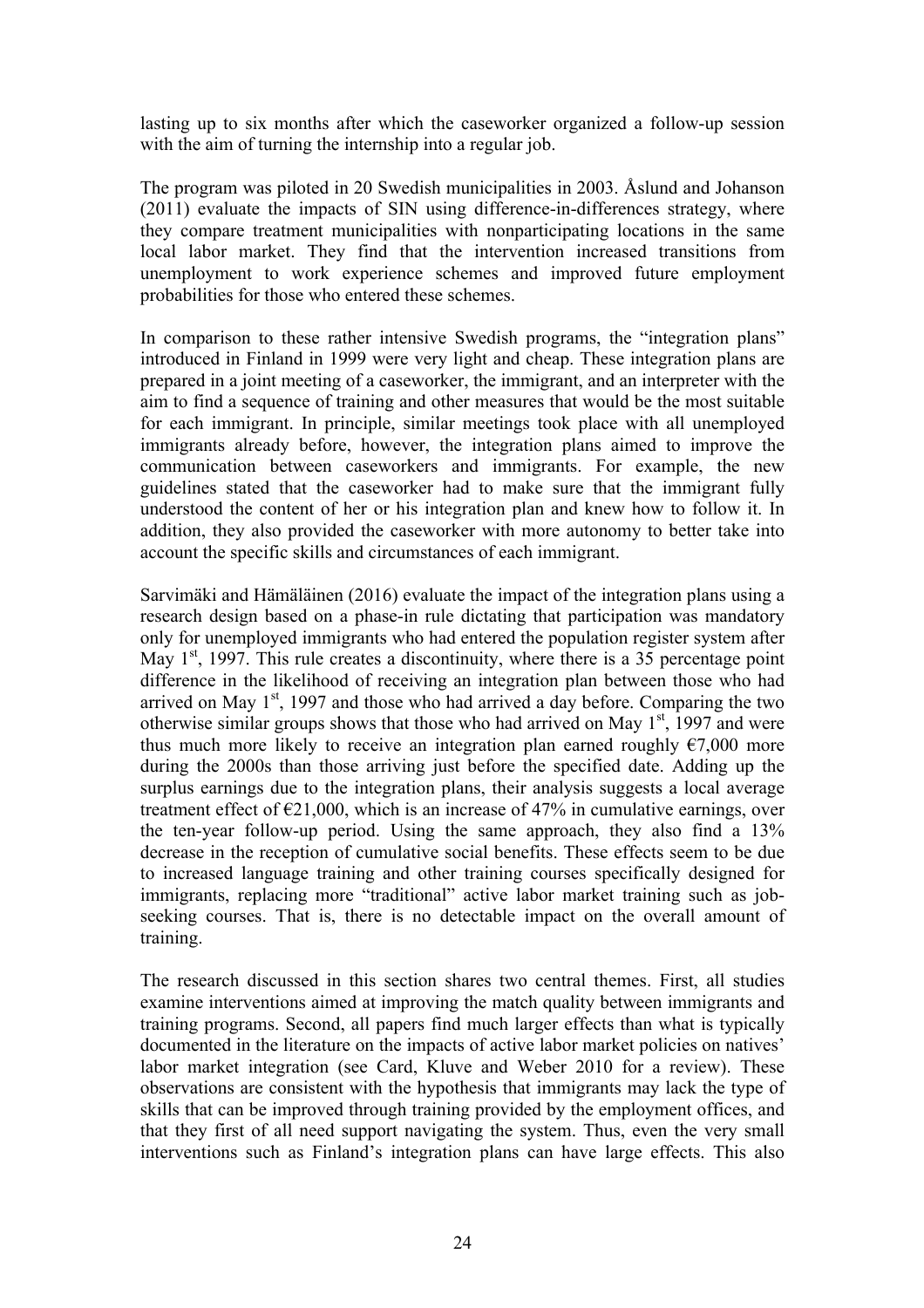suggests that further policy experimentation on how to improve training and counseling could yield high returns on the public investment.

# **4.2 The negative effects of a lengthy asylum process**

The recent increase in the number of asylum applications has put significant pressure on the asylum applications processing system, leading to a considerable backlog of cases in many European countries (particularly Sweden and Germany). As a consequence, many asylum seekers had to face even lengthier asylum decisionmaking processes. Hainmueller, Hangartner and Lawrence (2016) show that one problem of lengthier asylum decision procedures is their effect on the subsequent integration of refugees into the host society. More specifically, they provide evidence as to how the length of time that refugees 'wait in limbo' for a decision on their asylum claim impacts on their subsequent economic integration. Exploiting exogenous variation in wait times and using registry panel data covering asylum seekers who had applied for asylum in Switzerland between 1994–2004, they find that one additional year of waiting reduces the subsequent employment rate by 4 to 5 percentage points, a 16% to 23% drop compared to the average rate. This deleterious effect is remarkably stable across different subgroups of refugees stratified by gender, origin, and age at arrival, a pattern consistent with previous cross-sectional and qualitative evidence (Stepick and Portes 1986; Waxman 2001; Bakker, Dagevos and Engbersen 2014) that waiting in limbo dampens refugee employment through psychological discouragement, rather than a skill atrophy mechanism. In other words, whereas recent reductions in refugees' labor market access waiting times point to the importance of early labor market access for economic integration,  $54$  this study highlights an additional factor that affects asylum seekers' ability to integrate: the degree of, and time period, in uncertainty about the future. A partial equilibrium cost benefit analysis in Hainmueller, Hangartner and Lawrence (2016) suggests that even policy reforms marginally reducing the waiting period for asylum seekers would help refugees to navigate the difficult transition from a life in legal limbo to a successful integration into the host community better. Moreover, from a host country perspective, such reforms would reduce public expenditures for welfare benefits significantly due to the increase in employment and the resulting increase in tax contributions of employed refugees.

# **4.3 Permanent residency permits and citizenship as integration catalysts**

Another policy that has the potential to facilitate the integration of immigrants is to allow for faster access to permanent residency and citizenship. Faster access to a more permanent form of residence eliminates fears of deportation, and at the same time incentivizes immigrants to invest in a long-term future in the receiving country. However, that does not necessarily imply that residency permits and citizenship should be offered at the earliest stage. In theory, lowering the threshold for residency permits and citizenship could also have the opposite effect: Rather than incentivizing integration, issuing residency permits and citizenship too early might destroy immigrants' strive to integrate and learn the local language (Hainmueller, Hangartner, and Pietrantuono 2016). While causal evidence on the impact of permanent residency and citizenship is fairly scant, there are a few studies that generally show that giving

 $\frac{54}{10}$  See, for examples, Section 3 on economic integration policy responses in this report and http://www.eurofound.europa.eu/observatories/eurwork/articles/industrial-relations/approaches-towards-the-labour-marketintegration-of-refugees-in-the-eu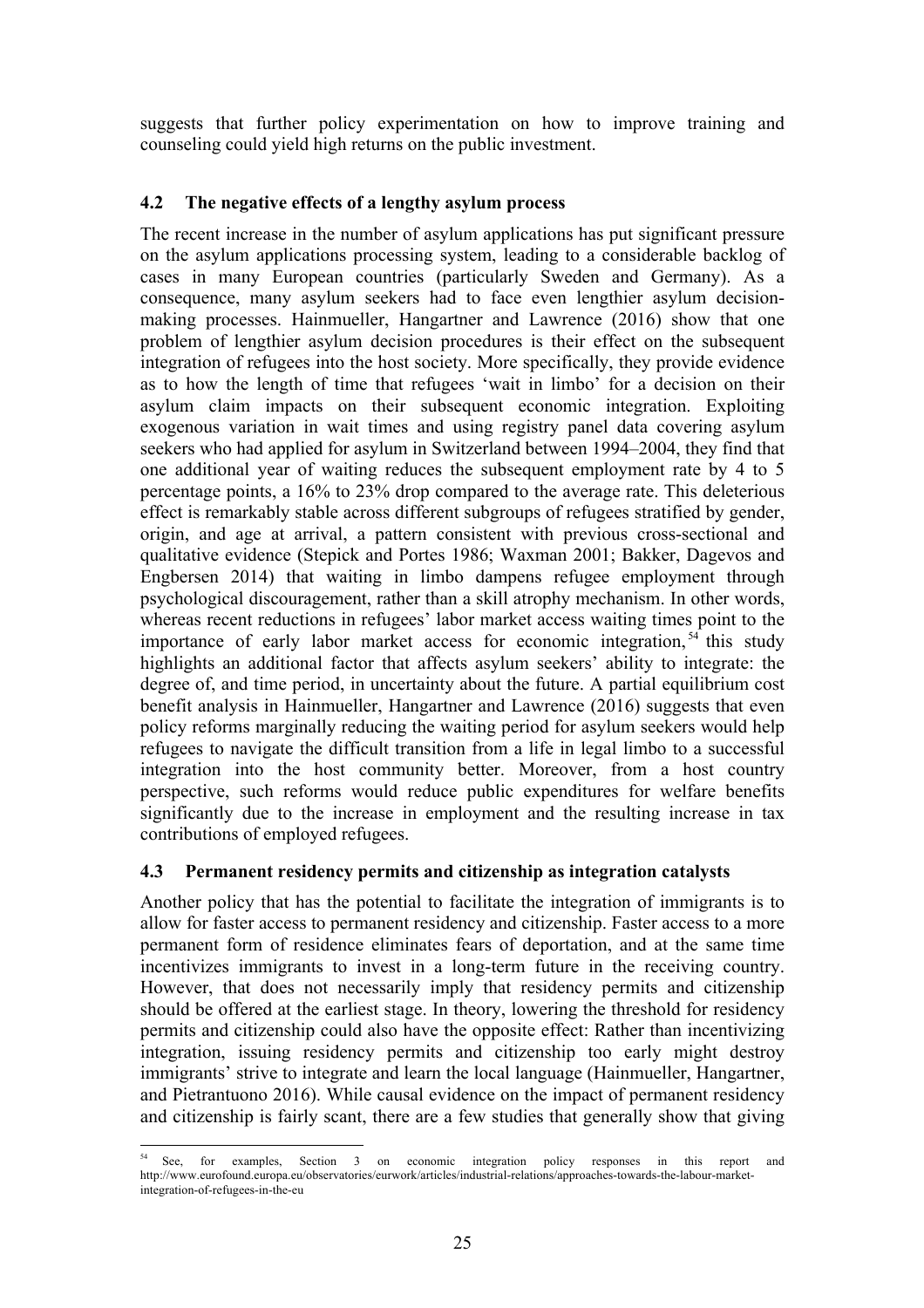immigrants permanent residency and citizenship has i) a positive effect on political and social and, to a lesser degree, economic integration and ii) that these 'integration returns' are larger if immigrants receive these statuses earlier in the residency period.

With regard to residency permits, Hainmueller, Hangartner, and Lawrence (2016) provide panel data evidence based on Swiss registry data (see above) that asylum seekers probability of finding a job increases by 10 percentage points (a 50% percent increase over the average) if they receive subsidiary protection in the first year after arrival. The boost associated with subsidiary protection, which arguably captures both the increase in refugees' motivation of finding work and decrease in employer's uncertainty about the refugee being deported, fairly linearly decreases the longer the refugee has to wait for receiving protection status and is essentially zero after five years upon arrival.

In the domain of citizenship rights, there are several panel data studies that show a positive association between naturalization and labor market outcomes (see Bevelander and Veenman 2008; OECD 2011 and the references therein). One common problem with these studies is that even when employing panel data, the coefficient for naturalization might not have a causal interpretation if an unobserved factor, such as the decision to stay in the host country for good, causes immigrants to simultaneously apply for citizenship and finding a (better) job.<sup>55</sup> However, Gathmann and Keller (2014) can exploit discontinuities in eligibility rules for immigration reforms in Germany that changed the residency requirements for naturalization. Based on an intention-to-treat analysis, they find only few economic returns for men, but significant, albeit substantively small, returns for women.

To circumnavigate the confounding issue associated with panel data, Hainmueller, Hangartner, and Pietrantuono (2015; 2016) exploit the quasi-random assignment of citizenship in Swiss municipalities that used referendums to decide on naturalization applications of immigrants. Comparing otherwise similar immigrants who narrowly won or narrowly lost their naturalization referendums, they find that receiving Swiss citizenship strongly improved long-term political and social integration. More specifically, they present evidence that barely naturalized – as compared to barely non-naturalized – immigrants have higher levels of political efficacy and knowledge, are more likely to read also Swiss and not exclusively foreign newspapers, are less likely to plan to return to their (or their parents') country of origin, and are less likely to feel discriminated against. Using an index of these outcomes, their studies show that naturalization increases both political and social integration by one standard deviation. They also find that the integration returns to naturalization are much larger for more marginalized immigrant groups<sup>56</sup> and somewhat larger when naturalization occurs earlier, rather than later, in the residency period.

Taken together, these studies fail to causally identify substantive economic returns, but they support the policy paradigm arguing that naturalization is a catalyst for improving the political and social integration of immigrants rather than merely the crown on the completed integration process (Hainmueller, Hangartner, and Pietrantuono 2016).

<sup>&</sup>lt;sup>55</sup> Consistent with this confounding pattern, Engdahl (2014) finds that immigrants' wages in Sweden actually increase before, not after, their citizenship application is decided. 56 From (former) Yugoslavia and Turkey.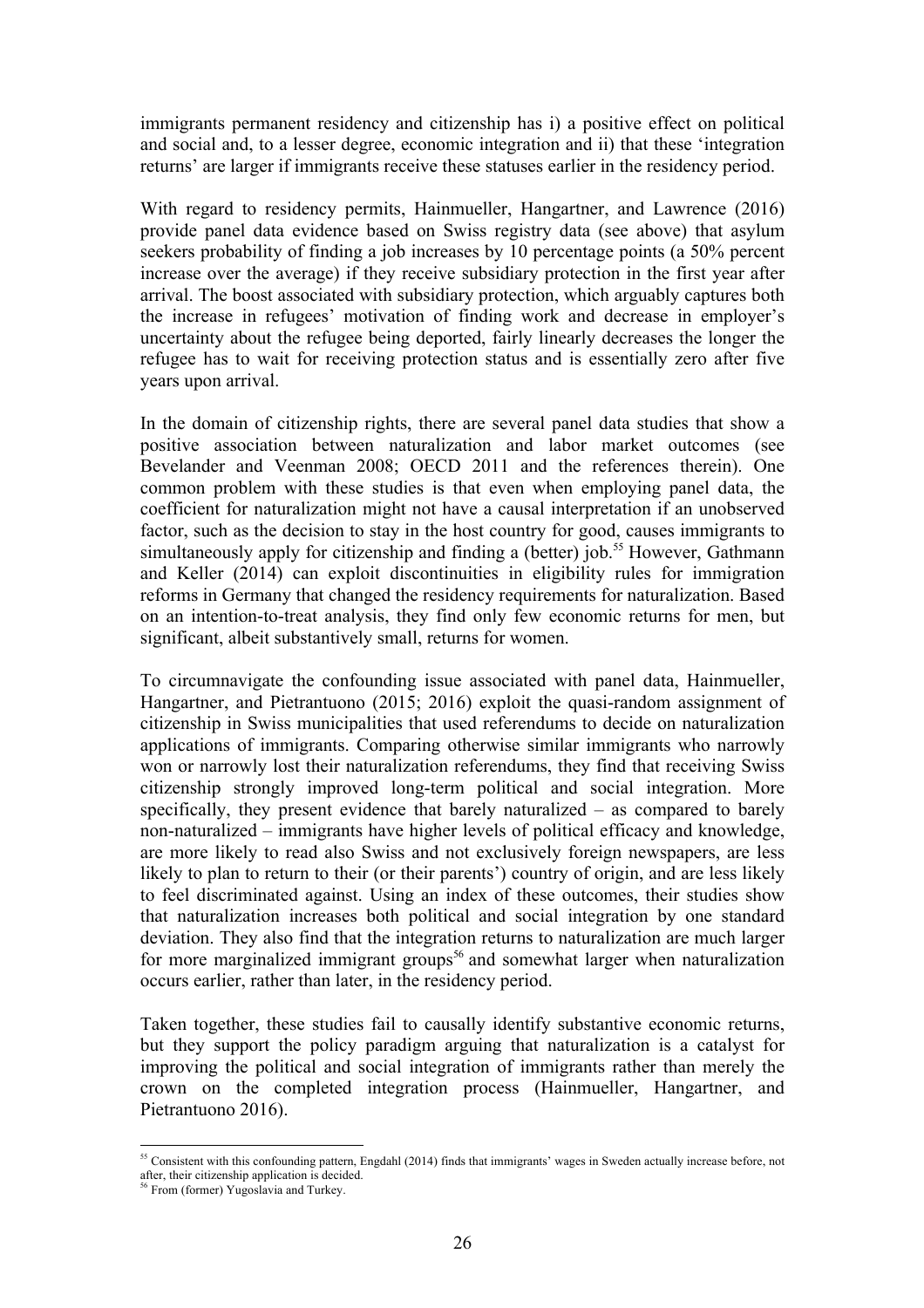#### **4.4 The effect of proficiency of the host country's language**

There is little doubt that proficiency in the host country language is crucial for a successful integration. Yet, again, from an empirical perspective, there are serious challenges involved with estimating the causal effect of language on immigrants' integration. First of all, the correlation of language proficiency and labor market outcomes raises a well-founded fear of endogeneity.57 At the same time, the general focus on language *learning* (almost) throughout this literature entails critical challenges for the estimation of the importance of language on labor market outcomes. Most importantly: The fact that language learning ability is correlated with many other, often unobservable, characteristics that could also influence immigrants' job search and earnings is often noted, but difficult to overcome. Yet, even though many of the studies discussed below might not be able to deliver causal estimates, they provide, at the very least, an upper bound on the benefits of language courses, as the following summary illustrates.

Labor market participation seems do increase with local language skills in various countries. Dustmann and Fabbri (2003) find that in the UK, English language acquisition (ELA) increases the chances for a male job-seeker to find gainful employment by 26 percent. For women, ELA does not increase the chances significantly. In addition, they also find a significant positive effect of English proficiency on earnings.<sup>58</sup> Grondin (2007) shows that the same positive relationship between English speaking ability and probability of employment also exists in Canada. And Aldashev, Gernandt and Thomsen (2009) find that in Germany, language proficiency does not only affect immigrants' labor market participation, chances of employment, and earnings, but also their occupational choice.

A positive effect of local language skills has not only been documented with regard to labor market participation, but also for earnings. In an early analysis, Tainer (1988) finds a statistically significant positive effect of English proficiency for foreign-born men in the U.S. The extent of the effect, however, varies across ethnicities: There is a larger effect for Hispanics and Asians than for European-born men. Chiswick and Miller (1995) analyze the impact of English language fluency on earnings in Australia, Canada, the U.S. and Israel. In all countries, they find a significant positive effect, varying between 5.3 percent higher earnings in Australia and 16.9 percent higher earnings in the U.S.. The results for Israel (Chiswick and Repetto 2000), the U.S. (Chiswick and Miller 2002) and Canada (Chiswick and Miller 2003) are also confirmed in later studies.

Bleakley and Chin (2004) use an IV strategy<sup>59</sup> to determine the effect of English language skills in the U.S. and show that there is a significant positive effect of language ability on earnings, arguably mainly driven by years of schooling. Dustmann (1994) confirms this positive effect also for German language ability in former-West

 $57$  See, for instance, Chiswick and Miller 1995. There are a few studies that are trying to address the potential endogeneity with an IV strategy (Bleakley and Chin 2004, 2010; Miranda and Zhu 2013; van Ours and Veenman 2006). The instruments that these studies employ depend on the language spoken in the immigrant's country of origin and often also on the age-at-arrival, since both factors influence someone's language learning ability.

<sup>&</sup>lt;sup>58</sup> Note that according to Miranda and Zhu (2013), however, these results were not significant anymore when they controlled for potential endogeneity (which could also be due to the small sample size as they note).

Age of child's arrival in the US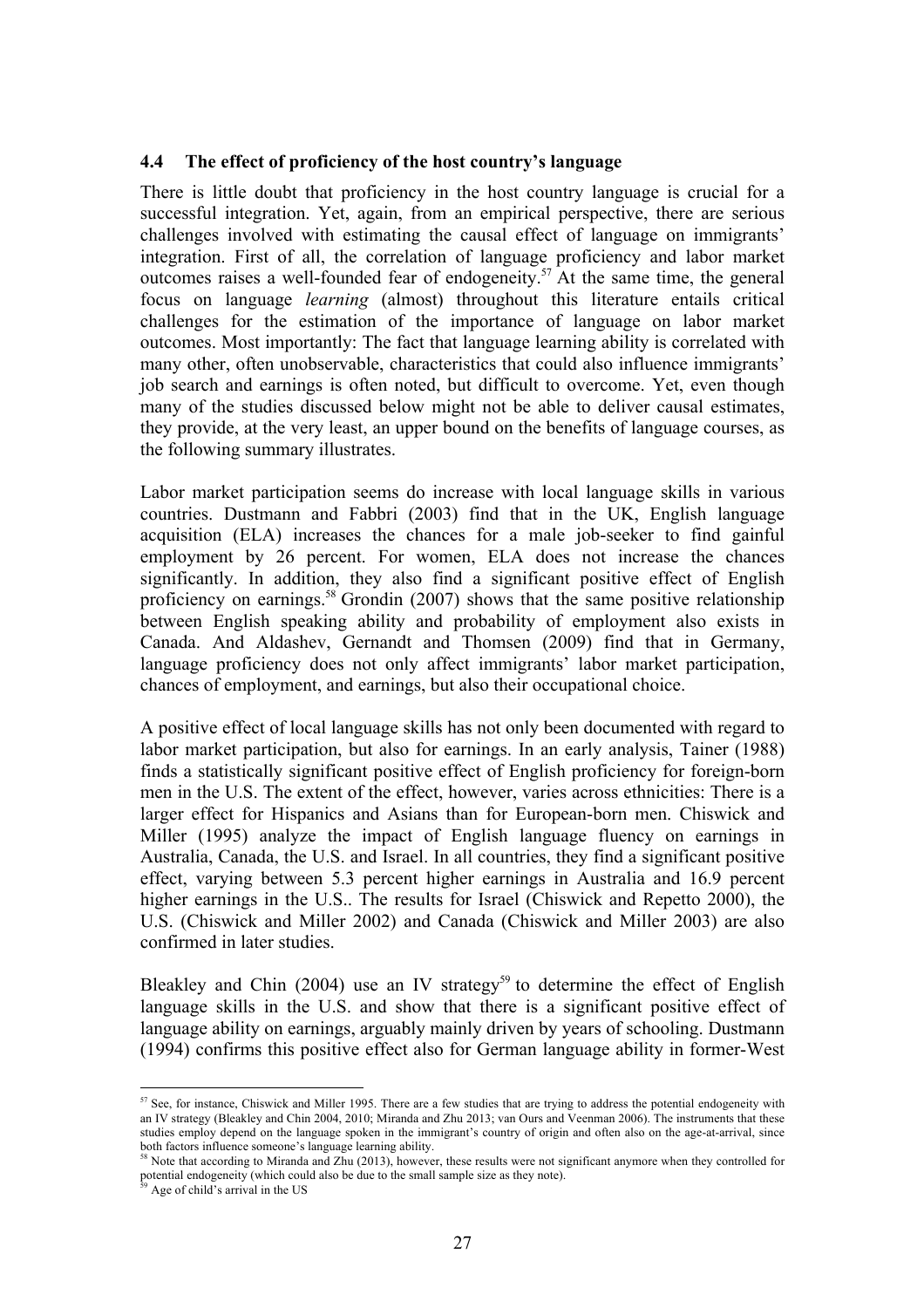Germany.<sup>60</sup> So do Ispohrding, Otten and Sinning (2014) who find a strong positive effect of language ability on wages, arguably mainly mediated through occupational choice. Similar results also exist for ELA in the UK. Shields and Wheatley Price (2002) and Miranda and Zhu (2013), both using an IV strategy, estimate a large positive effect of ELA on wages.<sup>61</sup> Finally, Budría and Swedberg (2015) find that in Spain as well, there is a general positive effect of language abilities on earnings, but it is more pronounced for high-skilled workers. They earn about 50 percent more if they speak Spanish.

Using administrative data from Switzerland, Hangartner and Schmid (2016) are able to address above-mentioned concerns about endogeneity with a difference-indifference design. They exploit the quasi-random placement of refugees to Swiss states (cantons) and the existence of a sharp language border dividing German and French-speaking areas and examine the size of the economic gains from proficiency of the host country's language. Compared to otherwise similar English-speaking African asylum seekers, French-speaking asylum seekers have an 80 percent higher probability of finding a job in the first year after arrival due their proficiency in French. This effect is persistent for at least the first five years upon arrival.

Despite some shortcomings, these studies leave little doubt about the importance of proficiency in the host country's language of immigrant integration. They suggest that for arriving asylum seekers' economic integration and the receiving country's public expenditures (see, for example, the section on the effect of the length of asylum decision procedures), providing extensive language training to asylum seekers (and future residents) would prove highly beneficial.

# **5 Conclusions**

Since the summer of 2015, stories about asylum seekers have filled the media and captured public imagination everywhere in Europe and beyond. The reactions have ranged from some citizens opening their homes to asylum seekers to others throwing Molotov cocktails into reception centers. In addition to being challenging for some citizens and asylum seekers, the situation has also been difficult for policy makers: first in simply dealing with the logistics of receiving so many more asylum seekers, and then in deciding whether and how to improve asylum and integration policies.

Engulfed by these heated debates, evidence-based asylum and integration policymaking is not only hard, but also essential in ensuring that asylum-seekers, many of whom will become new European residents, have the opportunity to become full and productive members of the receiving society, to keep economic costs down and to minimize the potential of a political fallout.

In this report, we have summarize and analyzed different literatures under the caveat that the impacts of immigration on economic and political outcomes are highly heterogeneous, making external validity claims and policy-learning across countries

<sup>&</sup>lt;sup>60</sup> See, also, Dustmann and Van Soest (2002)<br><sup>61</sup> Shields and Wheatly Price (2002) estimate a positive effect of about 16.5% on immigrants' mean hourly occupational wages and Miranda and Zhu (2013) estimate that English deficiency leads to 23% lower wages in the UK.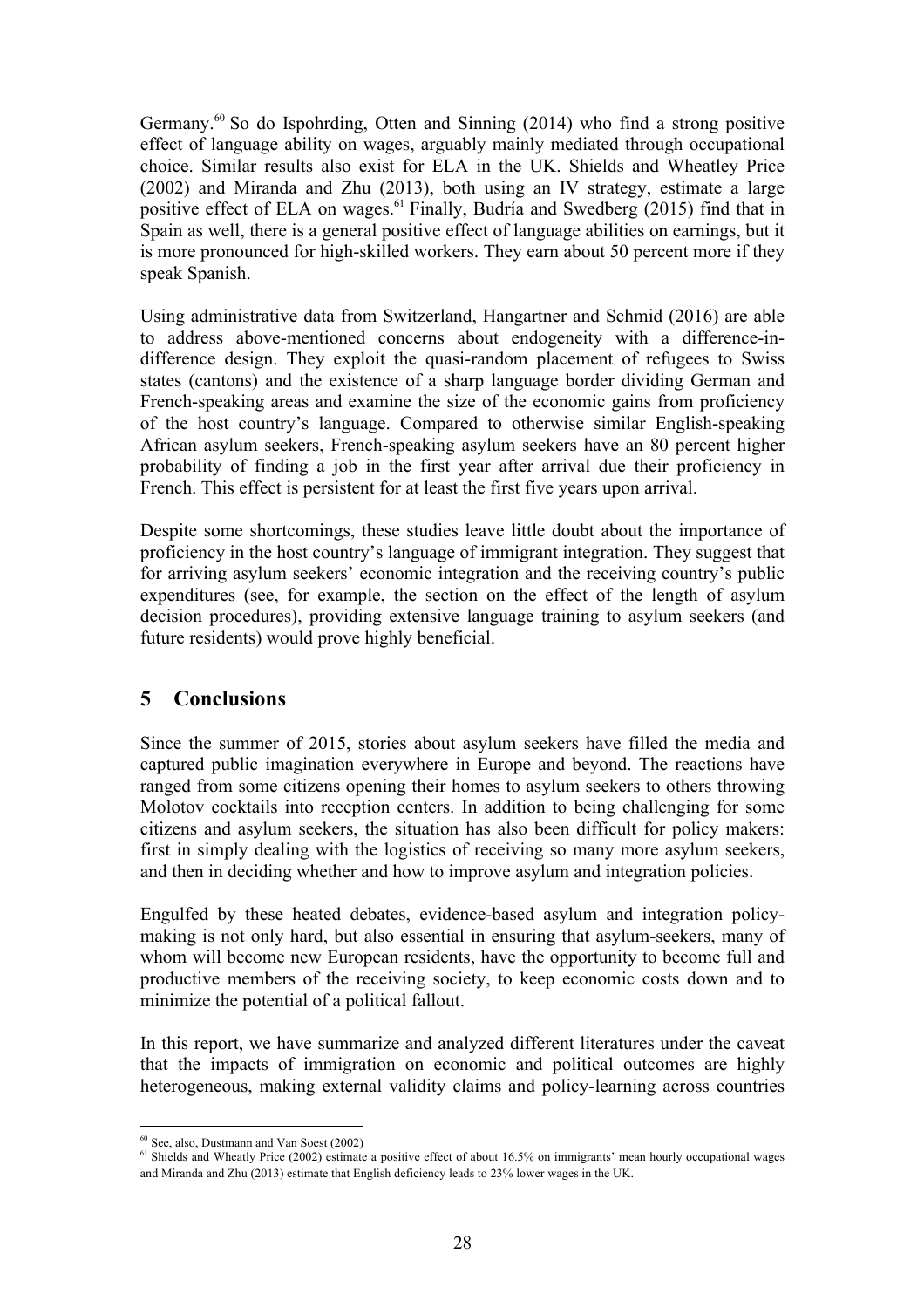inherently difficult. Nevertheless, we believe that existing evidence is sufficient for drawing three conclusions.

First, asylum seekers are unlikely to have an important effect on the labor market. This conclusion is based on a large empirical literature that tends to find relatively modest impact of immigration on native wages and employment. Furthermore, the number of asylum seekers who are expected to stay is small in comparison to the size of the labor market and their employment rate is likely to be low.

Second, asylum seekers may affect the economies of the receiving countries through their impact on public finances and/or the broader political process. The short-term fiscal effect of accommodating asylum seekers is clearly negative, but assessing the long-term fiscal effect is difficult due to the plethora of hard to quantify factors involved. Inter alia, these factors crucially depend on the asylum and integration policies. The same holds true for political outcomes. Most well-identified observational studies suggest that in the contexts studied, an increase in the number of immigrants has led to higher vote shares for anti-immigrant parties. Yet, contrasting these findings with studies that come to a different conclusion yields insights into potential factors moderating the effect of immigration on natives' vote choice: the provision of timely information to locals, the facilitation of repeated interaction between natives and refugees, and an asylum seeker allocation scheme that is perceived as 'fair' and takes into account the heterogeneity in local population responses.

Finally, the fiscal, and perhaps also the political, effects are largely determined by how well refugees manage to integrate into labor markets and the broader society. Integration policies can affect this process. Existing research suggests that at least three types of interventions, all of them focused on the first period after arrival, facilitate labor market integration: i) creating/enlarging programs that assess asylum seekers' skills and help them navigate the labor market system, ii) shortening the duration of the asylum process to decrease the detrimental effect of waiting in 'legal limbo', and iii) focusing on facilitating asylum seekers' host country language skills. These policies are also likely to improve other dimensions of integration. In addition, earlier access to permanent residency and citizenship improves immigrants' political and social integration.

We stress that while existing research indicates that these early investments can yield disproportionally large integration returns, many important questions remain unanswered. For example, the fact that some integration policies have been shown to be effective does not mean that other kind of integration policies would not work. Rather, it means that we just do not yet have evidence of their effectiveness – or the lack thereof. Thus, we hope to see much more policy experimentation – conducted in a way that allows for reliable impact evaluations – in the future.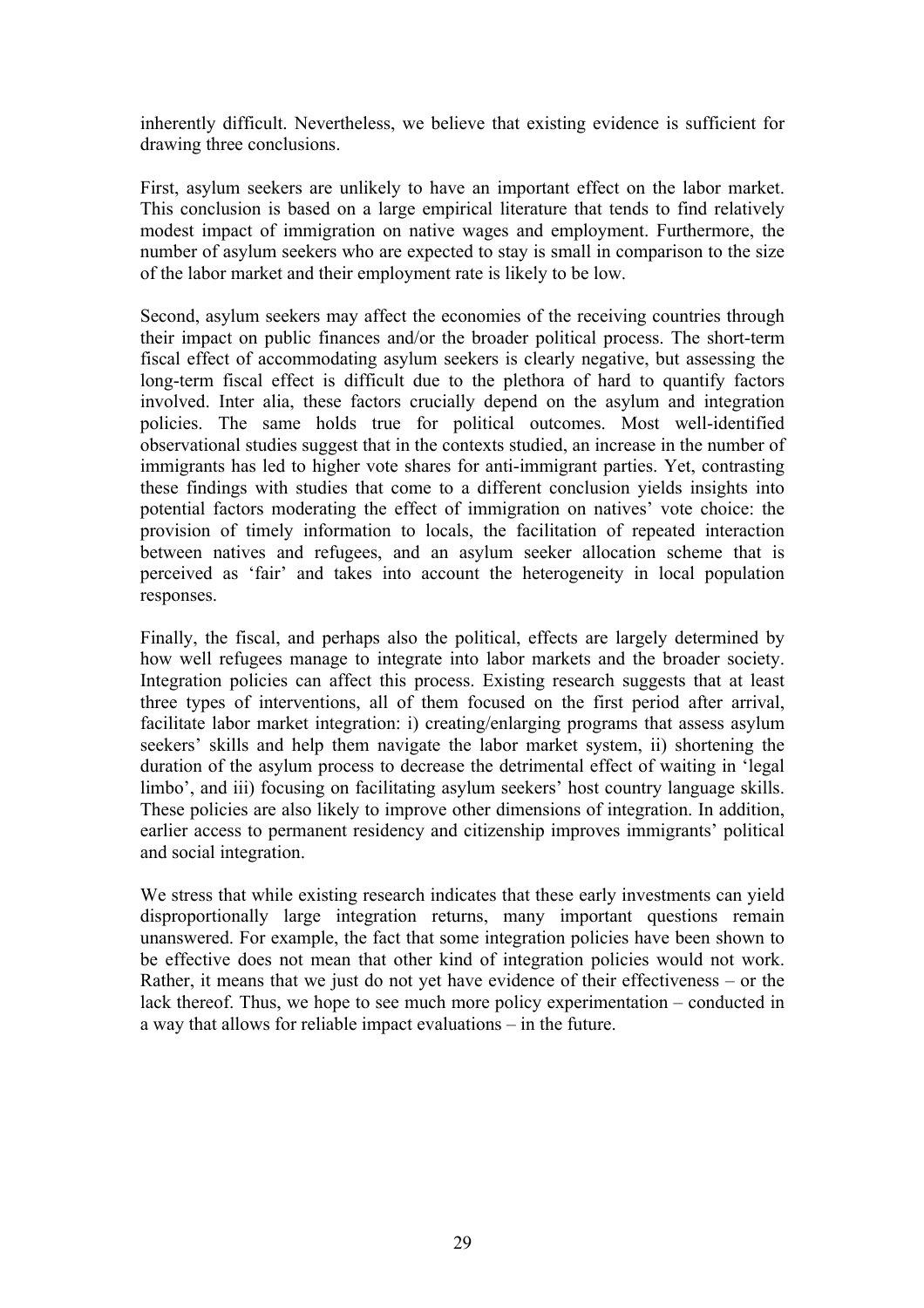## **References**

- Aldashev, A., Gernandt, J., and Thomsen, S. L., 2009. Language usage, participation, employment and earnings. *Labour Economics*, *16*(3), pp.330–341.
- Allport, G., 1954. The Nature of Prejudice. Addison-Wesley.
- Altonji, J.G. and Card, D., 1991. The effects of immigration on the labor market outcomes of less-skilled natives. In *Immigration, Trade, and the Labor Market* (pp. 201–234). University of Chicago Press.
- Andersson Joona, P. and Nekby, L., 2012. Intensive coaching of new immigrants: an evaluation based on random program assignment. *The Scandinavian Journal of Economics*, *114*(2), pp.575–600.
- Angenendt, S., Engler, M. and Schneider, J., 2013. European Refugee Policy: Pathways to Fairer Burden-Sharing. *SWP Comments, Berlin: German Institute for International and Security Affairs*.
- Åslund, O. and Johansson, P., 2011. Virtues of SIN Can Intensified Public Efforts Help Disadvantaged Immigrants?. *Evaluation review*, *35*(4), pp.399–427.
- Bakker, L., Dagevos, J. and Engbersen, G., 2014. The importance of resources and security in the socio-economic integration of refugees. A study on the impact of length of stay in asylum accommodation and residence status on socio-economic integration for the four largest refugee groups in the Netherlands. *Journal of International Migration and Integration*, *15*(3), pp.431–448.
- Bansak, K., Hainmueller, J. and Hangartner, D., 2016a. How economic, humanitarian, and religious concerns shape European attitudes toward asylum seekers. *Science*, *354*(6309), pp.217–222.
- Bansak, K., Hainmueller, J. and Hangartner, D., 2016b. Aristotelian Equality and International Cooperation: Europeans Prefer a Proportional Asylum Regime. *Working Paper. https://papers.ssrn.com/sol3/papers.cfm?abstract\_id=2843697*
- Barone, G., D'Ignazio, A., de Blasio, G. and Naticchioni, P., 2016. Mr. Rossi, Mr. Hu and politics. The role of immigration in shaping natives' voting behavior. *Journal of Public Economics*, *136*, pp.1–13.
- Bevelander, P. and Veenman, J., 2008. Naturalisation and Socioeconomic Integration: The Case of the Netherlands, in *The Economics of Citizenship*, pp.63–88.
- Blau, F. and Mackie, C. (editors), 2016. The Economic and Fiscal Consequences of Immigration. National Academies of Sciences, Panel on the Economic and Fiscal Consequences of Immigration.
- Bleakley, H., and Chin, A., 2004. Language Skills and Earnings: Evidence from Childhood Immigrants. *Review of Economics and Statistics*, *86*(2), pp.481–496.
- Bleakley, H. and Chin, A., 2010. Age at arrival, English proficiency, and social assimilation among US immigrants. *American economic journal. Applied economics*, *2*(1), p.165–192.
- Blumer, H., 1998. Race prejudice as a sense of group position. *New Tribalisms*. Palgrave Macmillan UK, pp.31–40.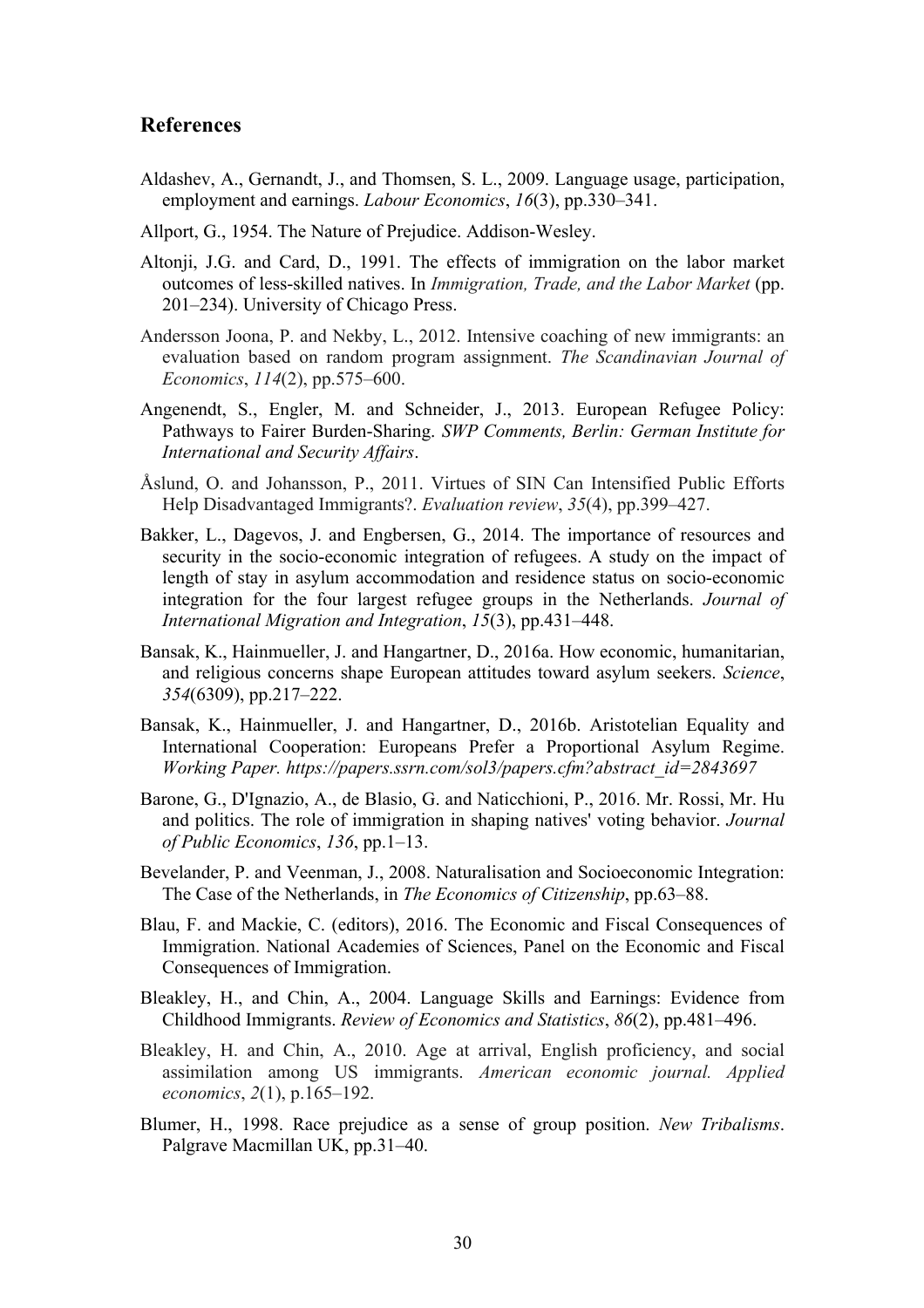- Borjas, G.J., 1999. The Economic Analysis of Immigration, In: Orley C. Ashenfelter and David Card, Editor(s), *Handbook of Labor Economics* 3A: pp.1697–1760, Elsevier.
- Borjas, G, J., 2015. Labor Economics. 7th edition. McGraw-Hill.
- Borjas, G.J., 2016. *The Wage Impact of the Marielitos: Additional Evidence* (No. w21850). National Bureau of Economic Research.
- Braun, R. and Koopmans, R., 2010. The diffusion of xenophobic violence in Germany: The role of social similarity. *European Sociological Review*, *26*(1), pp.1–25.
- Brunner, B., and Kuhn, A., 2014. Immigration, cultural distance and native' attitudes towards immigrants: evidence from Swiss voting results. *IZA Discussion Paper*, 8409.
- Budría, S. and Swedberg, P., 2015. The impact of language proficiency on immigrants' earnings. Revista de economía aplicada, 23(67), pp.63–91.
- Card, D., 1990. The Impact of the Mariel Boatlift on the Miami Labor Market. *Industrial and Labor Relations Review* 43: pp.245–257.
- Card, D., Kluve, J. and Weber, A., 2010. Active Labour Market Policy Evaluations: A Meta-Analysis. *Economic Journal* 120(548): F452–F477.
- Chiswick, B. R., and Miller, P. W., 1995. The Endogeneity between Language and Earnings: International Analyses. *Journal of Labor Economics*, *13*(2), pp.246–288.
- Chiswick, B. R., and Miller, P. W., 2002. Immigrant Earnings: Language Skills, Linguistic Concentrations and the Business Cycle. *Journal of Population Economics*, *15*, pp.31–57.
- Chiswick, B. R., and Miller, P. W., 2003. The complementarity of language and other human capital: immigrant earnings in Canada. *Economics of Education Review*, *22*(5), pp.469–480.
- Chiswick, B. R., and Repetto, G., 2000. Immigrant Adjustment in Israel : Literacy and Fluency in Hebrew and Earnings Immigrant Adjustment in Israel : *IZA Discussion Paper*, *177*.
- Council of the European Union, 2016. Council Implementing Decision setting out a Recommendation for temporary internal border control in exceptional circumstances putting the overall functioning of the Schengen area at risk, 8746/16.
- Dahlberg, M., Edmark, K. and Lundqvist, H., 2012. Ethnic diversity and preferences for redistribution. *Journal of Political Economy*, *120*(1), pp.41–76.
- Dahlberg, M., Edmark, K. and Lundqvist, H., 2016. Ethnic diversity and preferences for redistribution: Reply. Scandinavian Journal of Economics.
- Dancygier, R.M., 2010. *Immigration and conflict in Europe*. Cambridge University Press.
- Dancygier, R. M. and Laitin, D. D., 2014. Immigration into Europe: Economic discrimination, violence, and public policy. *Annual Review of Political Science*, *17*, pp.43–64.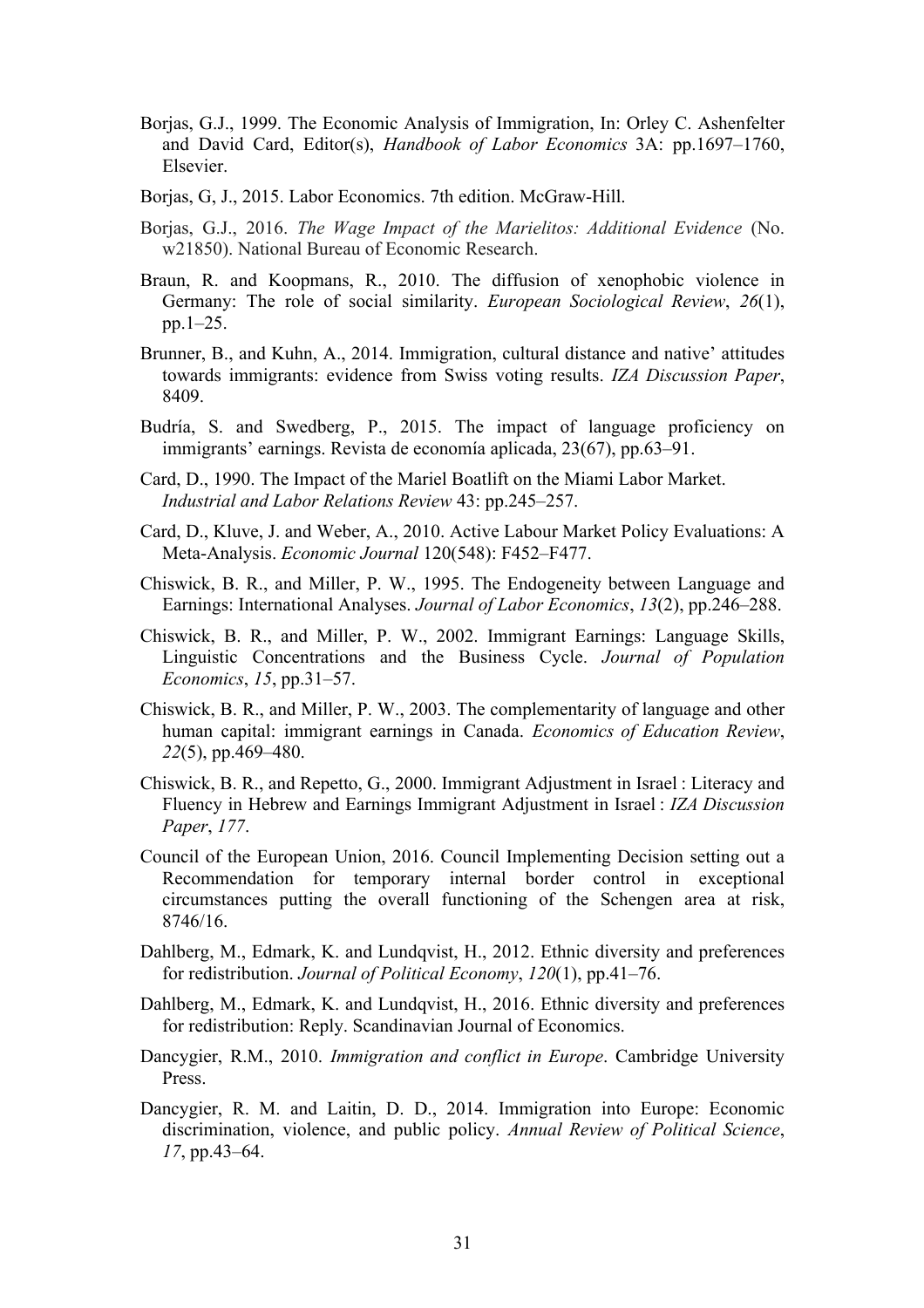- Dinas, E., Matakos, K., Xefteris, D., and Hangartner, D., 2017. Waking Up to a Golden Dawn: Does Exposure to the Refugee Crisis Increase Support for Extremeright Parties? *Working Paper.*
- Dustmann, C., 1994. Speaking fluency, writing fluency and earnings of migrants. *Journal of Population Economics*, *7*, pp.133–156.
- Dustmann, C., and Fabbri, F., 2003. Language Proficiency axnd Labour Market Performance of Immigrants in the UK. *Economic Journal*, *113*(489), pp.695–717.
- Dustmann, C. and Preston, I., 2001. Attitudes to ethnic minorities, ethnic context and location decisions. *The Economic Journal*, *111*(470), pp.353–373.
- Dustmann, C., Schönberg, U. and Stuhler, J., 2016. The Impact of Immigration: Why Do Studies Reach Such Different Results? *Journal of Economic Perspectives*, 30(4): pp.31–56.
- Dustmann, C., and Van Soest, A., 2002. Language and the Earnings of Immigrants. *Industrial and Labor Relations Review*, *55*(3), pp.473–492.
- Dustmann, C., Vasiljeva, K. and Damm, A.P., 2016. Refugee Migration and Electoral Outcomes. *CReAM Discussion Paper Series*, 1619.
- Engdahl, M., 2014. Naturalizations and the economic and social integration of immigrants. *Uppsala Center for Labor Studies Working paper*, *6*.
- Enos, R.D., 2014. Causal effect of intergroup contact on exclusionary attitudes. *Proceedings of the National Academy of Sciences*, *111*(10), pp.3699–3704.
- EU/OECD, 2016. How are refugees faring on the labour market in Europe? Working Paper 1/2016. European Commission and OECD.

European Migration Network (EMN). 2016. EMN Bulletin. Edition 15, 31 July 2016. http://ec.europa.eu/dgs/home-affairs/what-wedo/networks/european\_migration\_network/reports/docs/emn\_bulletin\_15th\_edition \_april-june\_2016\_final.pdf

- Falk, A., Kuhn, A. and Zweimüller, J., 2011. Unemployment and Right-Wing Extremist Crime: Unemployment and Right-Wing Extremist Crime. *Scandinavian Journal of Economics*, *113*(2), pp.260–285.
- Foged, M. and Peri, G., 2016. Immigrants' Effect on Native Workers: New Analysis on Longitudinal Data. *American Economic Journal: Applied Economics*, *8*(2), pp.1–34.
- Gathmann, C. and Keller, N., 2014. Returns to Citizenship? Evidence from Germany's Recent Immigration Reforms. *Working Paper.*  https://papers.ssrn.com/sol3/papers.cfm?abstract\_id=2432911
- Grondin, C., 2007. Knowledge of official languages among new immigrants: How important is it in the labour market. *Ottawa: Statistics Canada*.
- Hainmueller, J., Hangartner, D. and Lawrence, D., 2016. When lives are put on hold: Lengthy asylum processes decrease employment among refugees. *Science Advances*, *2*(8), p.e1600432.
- Hainmueller, J., Hangartner, D. and Pietrantuono, G., 2015. Naturalization fosters the long-term political integration of immigrants. *Proceedings of the National Academy of Sciences*, *112*(41), pp.12651–12656.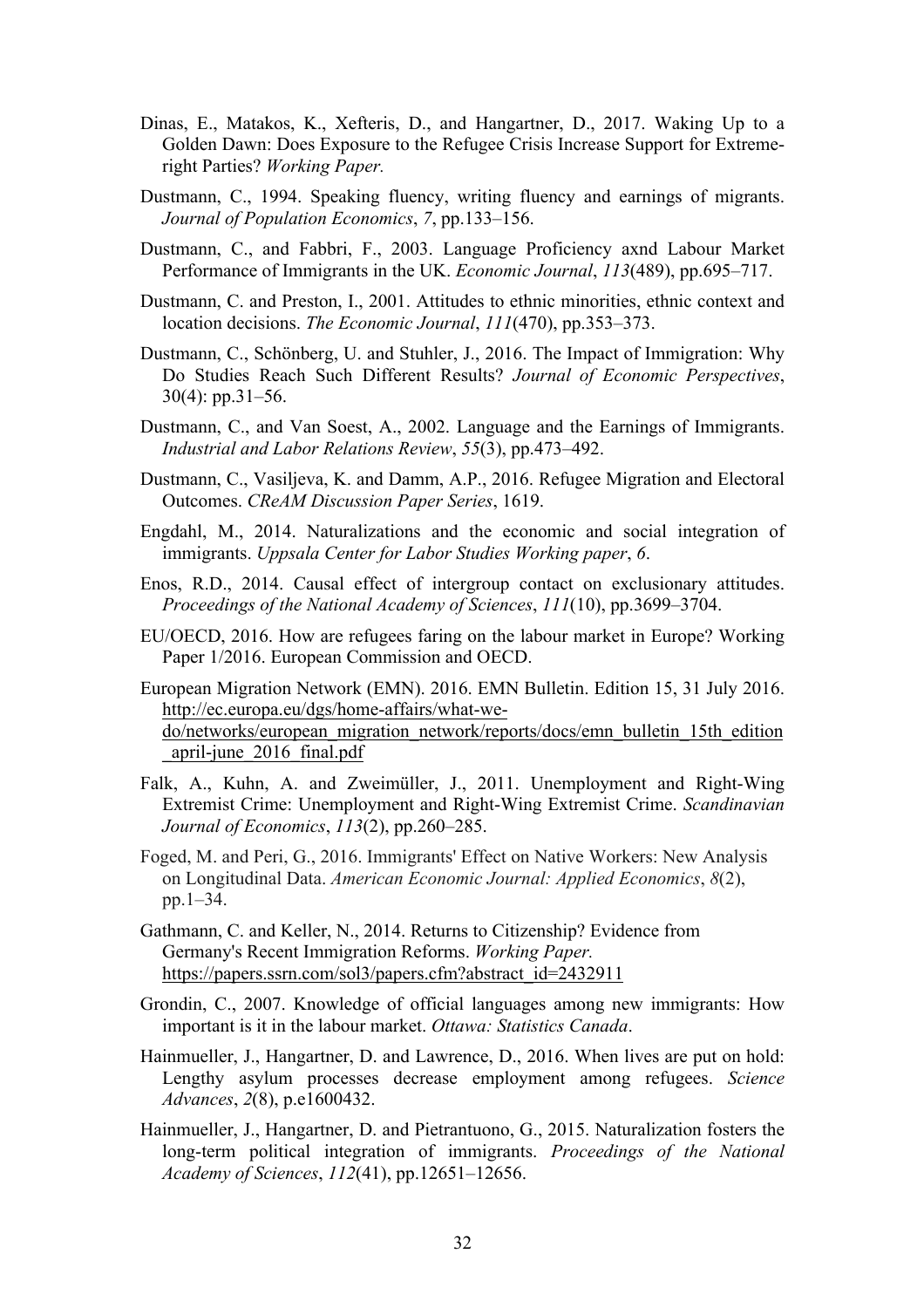- Hainmueller, J., Hangartner, D. and Pietrantuono, G., 2016. Catalyst or Crown: Does Naturalization Promote the Long-Term Social Integration of Immigrants? *American Political Science Review.* Forthcoming.
- Halla, M., Wagner, A. and Zweimüller, J., 2014. Immigration and Voting for the Extreme Right. Working Paper. http://www.econ.jku.at/papers/2012/wp1205.pdf
- Hangartner, D. and Schmid, L., 2016. The Effects of Language Capability on Employment. *Working Paper.*
- Hanson. G., 2009. The Economic Consequences of the International Migration of Labor. *Annual Review of Economics* 1: pp.179–208
- Harmon, N. A., 2014. Immigration, Ethnic Diversity and Political Outcomes: Evidence From Denmark. *Working Paper*.
- Hopkins, D. J., 2010. Politicized places: Explaining where and when immigrants provoke local opposition. *American Political Science Review*, *104*(01), pp.40–60.
- Isphording, I. E., Otten, S., and Sinning, M., 2014. The Effect of Language Deficiency on Immigrant Labor Market Outcomes in Germany. *Mimeo*.
- Karapin, R., 2002. Antiminority Riots in Unified Germany: Cultural Conflicts and Mischanneled Political Participation. *Comparative Politics*, pp.147–167.
- Krueger, A.B. and Pischke, J. S., 1997. A statistical analysis of crime against foreigners in unified Germany. *Journal of Human Resources*, pp.182–209.
- Kymlicka, W., 1995. *Multicultural citizenship: A liberal theory of minority rights*. Clarendon Press.
- Malmström, C. 2014. Commissioner Cecilia Malmström commemorates the Lampedusa tragedy. *European Commission Statement*, *14/296* (2 October).
- Martikainen, T., Saari, M. and Korkiasaari J., 2013. Kansainväliset muuttoliikkeet ja Suomi. In Tuomas Martikainen, Pasi Saukkonen & Minna Säävälä (toim.) *Muuttajat. Kansainvälinen muuttoliike ja suomalainen yhteiskunta*. Gaudeamus, Helsinki.
- McLaren, L. M., 2012. Immigration and trust in politics in Britain. *British Journal of Political Science*, *42*(01), pp.163–185.
- McLaren, L. M., 2015. *Immigration and Perceptions of National Political Systems in Europe*. Oxford University Press, USA.
- Mendez, I. and Cutillas, I. M., 2014. Has immigration affected Spanish presidential elections results? *Journal of Population Economics*, *27*(1), pp.135–171.
- Mestheneos, E. and Ioannidi, E., 2002. Obstacles to refugee integration in the European Union member states. *Journal of Refugee Studies*, *15*(3), pp.304–320.
- Miranda, A., and Zhu, Y., 2013. English deficiency and the native–immigrant wage gap. *Economics Letters*, *118*(1), pp.38–41.
- Nekby, L. and Pettersson-Lidbom, P., 2016. Revisiting the Relationship between Ethnic Diversity and Preferences for Redistribution. *Scandinavian Journal of Economics.*
- Neumayer, E., 2005. Asylum Recognition Rates in Western Europe Their Determinants, Variation, and Lack of Convergence. *Journal of Conflict Resolution*,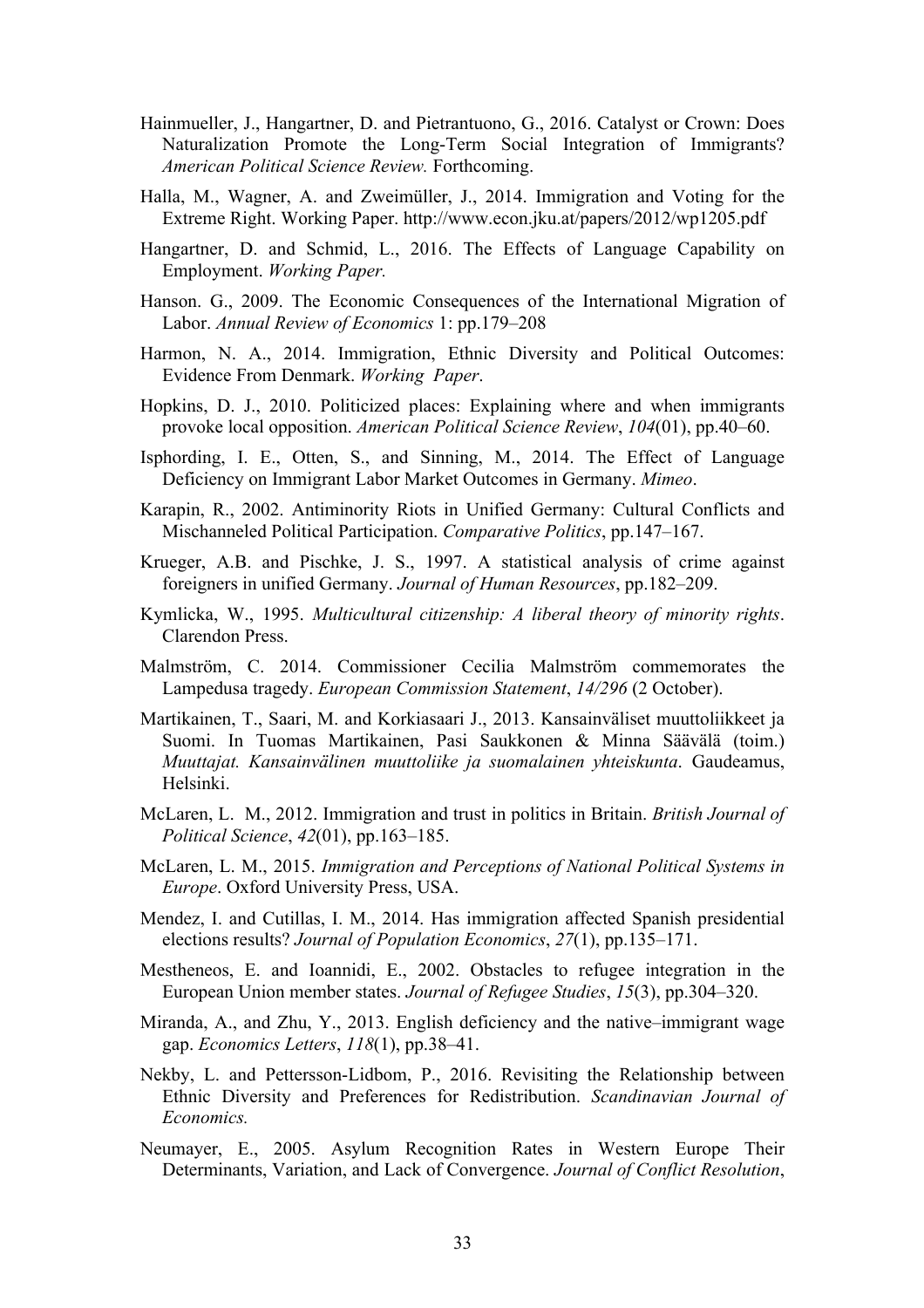*49*(1), pp.43–66.

- OECD, ed. 2011. Naturalisation: A Passport for the Better Integration of Immigrants? *OECD Publishing*.
- Otto, A.H. and Steinhardt, M.F., 2014. Immigration and election outcomes— Evidence from city districts in Hamburg. *Regional Science and Urban Economics*, *45*, pp.67–79.
- Putnam, R.D., 2007. E pluribus unum: Diversity and community in the twenty**-**first century the 2006 Johan Skytte Prize Lecture. *Scandinavian political studies*, *30*(2), pp.137–174.
- Quillian, L., 1995. Prejudice as a response to perceived group threat: Population composition and anti-immigrant and racial prejudice in Europe. *American Sociological Review*, pp.586–611.
- Salminen, S. 2015. Maahanmuutot ja Suomen julkinen talous. Osa I: Toteutuneet julkisen talouden tulot ja menot. Suomen Perusta, Helsinki.
- Sarvimäki, M., forthcoming. Labor market integration of refugees in Finland. *Nordic Economic Policy Review.*
- Sarvimäki, M. and Hämäläinen, K., 2016. Integrating Immigrants: The Impact of Restructuring Active Labor Market Policies. *Journal of Labor Economics* 34(2): 479–508.

Sarvimäki, M., Ansala, L., Eerola, E., Hämäläinen, K., Hämäläinen, U., Pesola, H. and Riihelä, M., 2014. Maahanmuuttajien integroituminen Suomeen. VATT Julkaisut 67.

Savolainen, R., 2016. How Policies Influence Voter Sentiments: Evidence from Asylum Center Placements. Working Paper. https://sites.google.com/site/savolainenriikkam/home/research

Shields, M. A., and Wheatley Price, S., 2002. The English language fluency and occupational success of ethnic minority immigrant men living in English metropolitan areas. *Journal of Population Economics*, *15*, pp.137–160.

- Steinmayr, A., 2016. Exposure to Refugees and Voting for the Far-Right:(Unexpected) Results from Austria. *IZA Discussion Paper. http://ftp.iza.org/dp9790.pdf*
- Stepick, A. and Portes, A., 1986. Flight into despair: A profile of recent Haitian refugees in South Florida. *International Migration Review*, pp.329–350.
- Swedish Government, 2015. Measures to tackle the refugee crisis. http://www.government.se/contentassets/f8effa03946941c5987f7ae76b356a02/agr eement-measures-to-tackle-the-refugee-crisis.pdf
- Tainer, E., 1988. English Language Proficiency and the Determination of Earnings among Foreign-Born Men. *The Journal of Human Resources*, *23*(1), pp.108–122.
- Thielemann, E., 2010. The common European asylum system: In need of a more comprehensive burden-sharing approach. In *Migrants and Minorities: The European Response,* pp.82–97.
- van der Klaaw, J., 2002. European asylum policy and the global protection regime: challenges for UNHCR. *Migration and the externalities of European integration*,